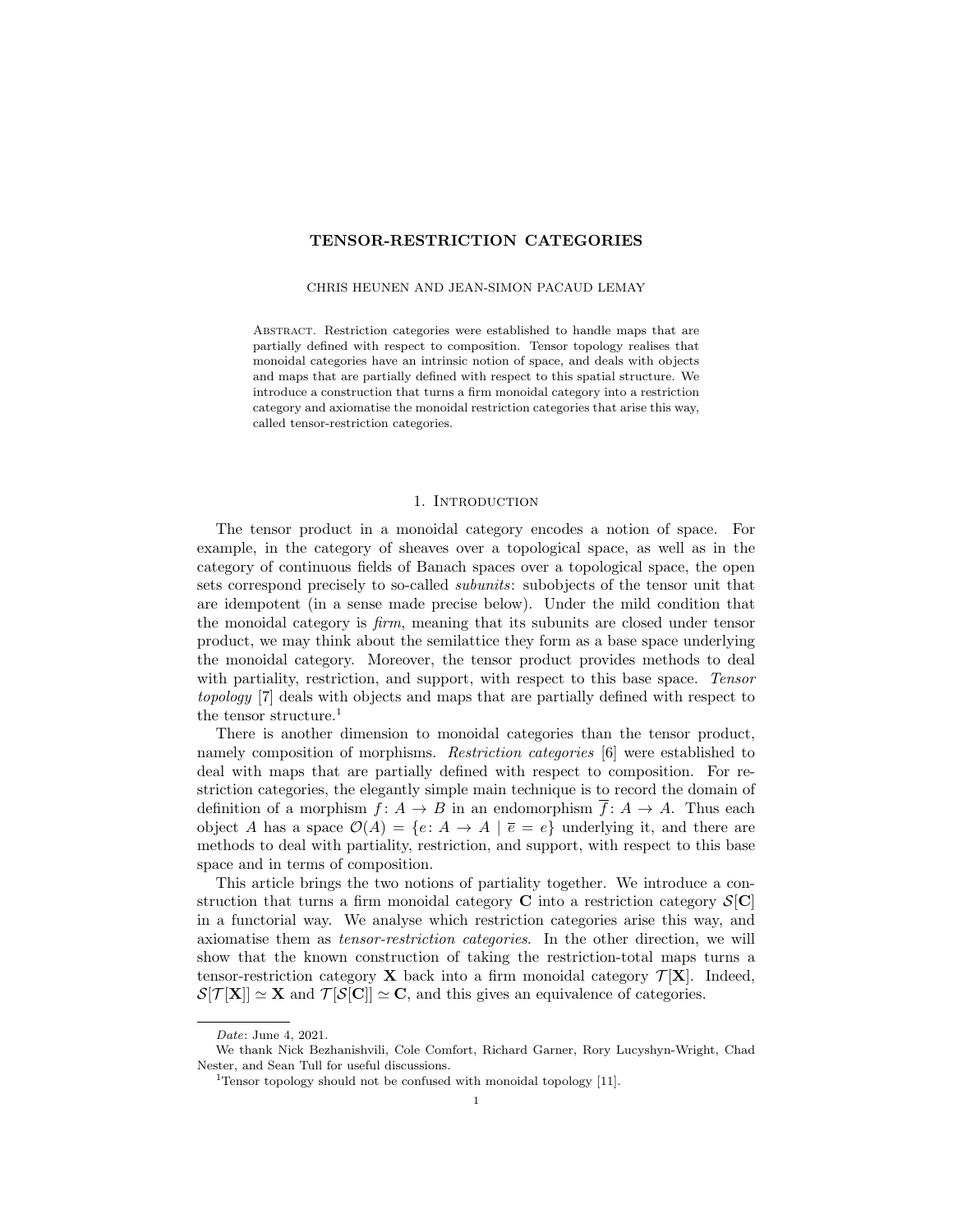This result has advantages to both tensor topology and restriction category theory. On the one hand, restriction categories are relatively more established, and tensor topology is relatively more recent, so one may hope that techniques from restriction category theory can usefully be applied to tensor topology. On the other hand, tensor topology gives a new source of examples of restriction categories, and these are in a sense more naturally dealt with as tensor-restriction categories.

Another advantage of tensor topology over restriction categories may be that monoidal categories afford a graphical calculus [10]. We leave to future work the idea of adapting the graphical calculus to subunits, but make some initial remarks in Section 6, which may lead to appealing visual methods to deal with partiality and restriction in general. More generally, the two dimensions of composition and tensor product are brought together in bicategories. We leave open the question of whether our results have a common generalisation in 'restriction bicategories', but point out that the orthogonal factorisation system of tensor-restriction categories (see Proposition 5.14) strongly resembles the interchange law of bicategories; see also [5].

We start by recalling the basics of tensor topology in Section 2. The required notions from restriction category theory are recalled in Section 3. This section simultaneously introduces the S-construction and analyses it to illustrate these notions. Section 4 starts to consider categories that have both a tensor product and a restriction structure, and Section 5 axiomatises the resulting tensor-restriction categories. We conclude, in Section 6, by discussing possible alternative characterisations of tensor-restriction categories. As a matter of terminology, to distinguish between similar notions from tensor topology and restriction categories, we will consistently prefix them, so that a morphism can for example be restriction-total or tensor-total.

## 2. SUBUNITS

In this section, we recall the notion of a subunit and its properties [7], and draw them in the graphical calculus of monoidal categories [10]. For a monoidal category C, denote the monoidal product as ⊗, the monoidal unit as  $I$ , and the coherence natural isomorphisms as  $\lambda_A: I \otimes A \to A$ ,  $\rho_A: A \otimes I \to A$ , and  $\alpha_{A,B,C}: A \otimes (B \otimes C) \to$  $(A \otimes B) \otimes C$ . If **C** is braided, write  $\sigma_{A,B} : A \otimes B \to B \otimes A$  for the braiding. We will often omit subscripts and simply write  $\lambda$ ,  $\rho$ ,  $\alpha$ , and  $\sigma$  when there can be no confusion. We will also abbreviate identity morphisms  $1_A : A \rightarrow A$  simply as A.

First recall that in any category  $C$ , a subobject of an object  $A$  is an equivalence class of monomorphisms  $s: S \rightarrow A$ , where s is equivalent to  $s': S' \rightarrow A$  if there is an isomorphism  $m: S \to S'$  with  $s' \circ m = s$ . For subunits, we will use a small letter s to denote a representing monomorphism and a capital letter S for its domain.

**Definition 2.1.** [7, Definition 2.1] A *subunit* in a monoidal category  $C$  is a subobject s:  $S \rightarrow I$  of the monoidal unit such that  $s \otimes S : S \otimes S \rightarrow S \otimes I$  is invertible. We write  $\text{ISub}(\mathbf{C})$  for the class of subunits in C.

Note that for a subunit  $s: S \rightarrow I$ , the composite  $\rho \circ (s \otimes S) : S \otimes S \rightarrow S$  is also an isomorphism, so  $S \cong S \otimes S$ . Furthermore since s is monic and s  $\otimes S$  is invertible, then  $S \otimes s$  is also invertible. The following is a very useful property of subunits.

**Lemma 2.2.** If  $s: S \rightarrow I$  is a subunit then  $\lambda \circ (s \otimes S) = \rho \circ (S \otimes s)$ .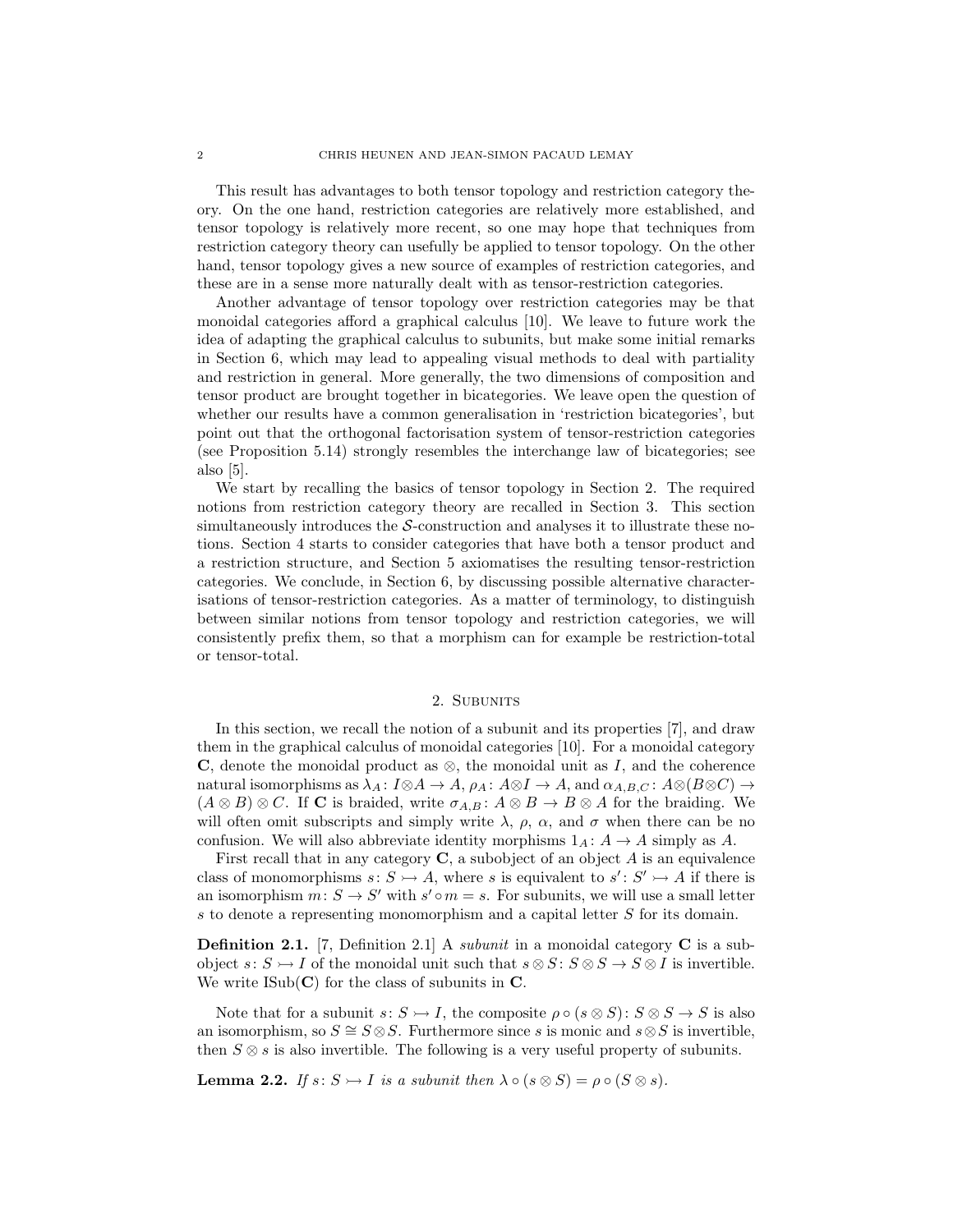Proof. Note that we have the following equality:

$$
s \circ \lambda_S \circ (s \otimes S) = \lambda_I \circ (I \otimes s) \circ (s \otimes S) \qquad \text{(naturally of }\lambda)
$$
  
=  $\lambda_I \circ (s \otimes s)$   
=  $\rho_I \circ (s \otimes I) \circ (S \otimes s)$   
=  $s \circ \rho_S \circ (S \otimes s)$  (naturally of  $\rho$ )

Since s is monic, it follows that  $\lambda \circ (s \otimes S) = \rho \circ (S \otimes s)$ .

Subunits behave smoothly in a firm monoidal category. The following definition means that the subunits are closed under tensor product. It implicitly uses the fact that a subunit  $t: T \rightarrow I$  is completely determined by its domain T [7, Lemma 2.4].

**Definition 2.3.** [7, Definition 2.5] A braided monoidal category  $C$  is firm when  $s \otimes T : S \otimes T \to I \otimes T$  is a monomorphism for any subunits  $s : S \to I$  and  $t : T \to I$ .

The subunits in a firm monoidal category form a semilattice; as in [7], we will ignore the fact that the subunits may form a proper class rather than a set.

**Proposition 2.4.** [7, Proposition 2.9] If  $C$  is a firm monoidal category, then ISub(C) is a semilattice where the meet  $\wedge$  of subunits  $s: S \rightarrow I$  and  $t: T \rightarrow I$ is  $(s: S \rightarrow I) \wedge (t: T \rightarrow I) = (s \wedge t: S \otimes T \rightarrow I)$  where  $s \wedge t = \lambda \circ (s \otimes t)$ , and with top element the (equivalence class of the identity on) the monoidal unit  $1: I \rightarrow I$ . The induced order  $\leq$  on ISub(C) is precisely the order of subunits:  $s \leq t$  if and only if  $s = t \circ m$  for some  $m: S \to T$ .

To ease definitions and proofs, we will freely use the graphical calculus for monoidal categories. (We invite readers unfamiliar with string diagrams to see [10] for an introduction). String diagrams in this paper are read from bottom to top.

Subunits are determined by their domain: if  $s, s' : S \rightarrow I$  are subunits, then they represent the same subobject. Therefore we may draw a subunit  $S \rightarrow I$  as:

# $\int_S$

In particular, the equality of Lemma 2.2 is drawn as:

$$
\begin{array}{c}\n\bigcirc \\
\bigcirc \\
SS\n\end{array} = \begin{array}{c}\n\bigcirc \\
\bigcirc \\
SS\n\end{array}
$$

We draw the inverse of  $\lambda \circ (s \otimes S) = \rho \circ (S \otimes s)$  as:

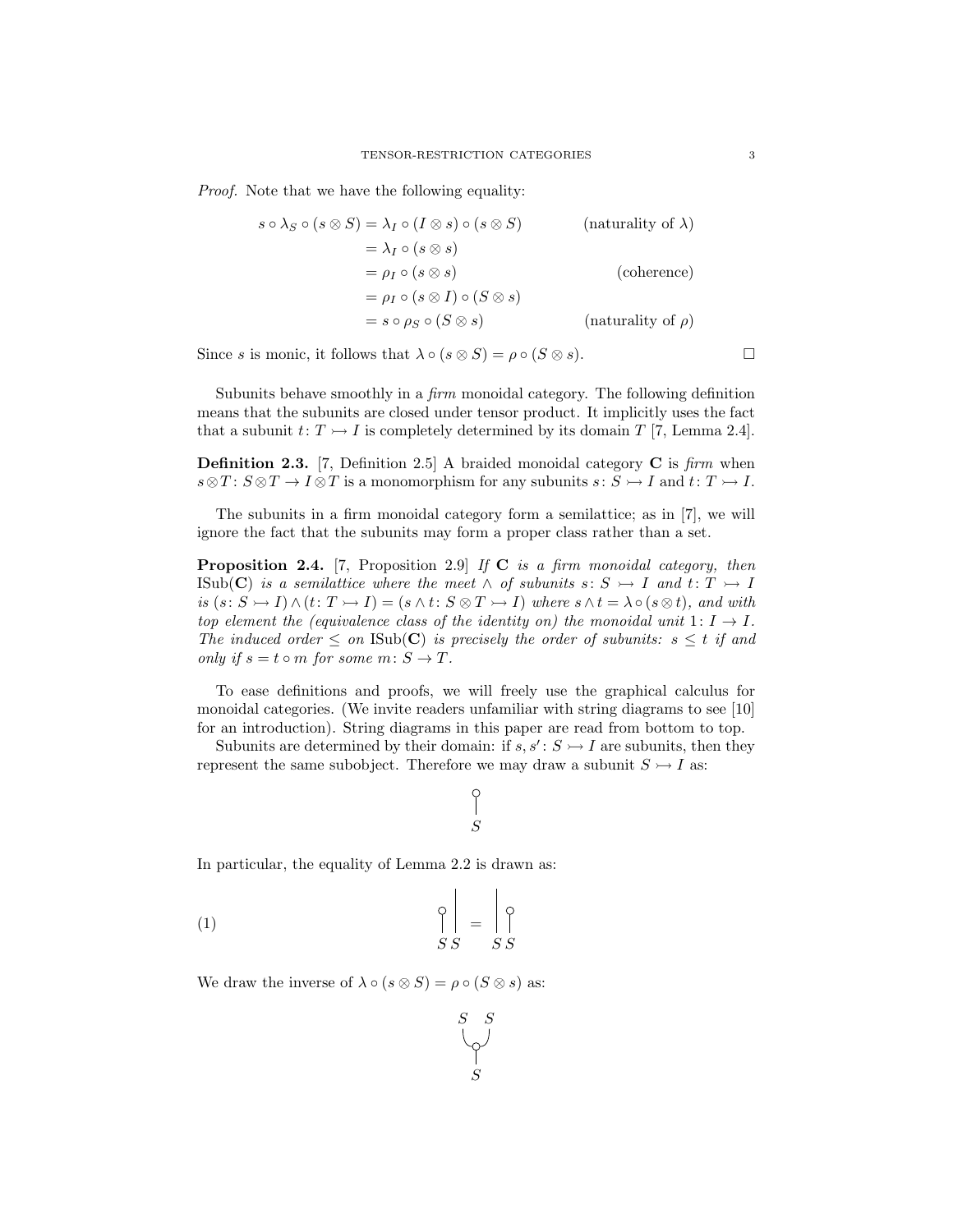and so in particular:



We conclude this section with some running examples of firm monoidal categories and their subunits; for more details and other examples see [7, Section 3].

**Example 2.5.** Let  $(L, \wedge, 1)$  be a semilattice. Then L can be regarded as a category whose objects are the elements  $x \in L$  and where there is a unique  $x \to y$  if  $x \leq y$ . Furthermore, L is a firm monoidal category with  $x \otimes y = x \wedge y$  and unit 1. Every element of L is a subunit, and therefore  $\text{Isub}(L) = L$ .

**Example 2.6.** Let X be a locale, with frame of opens  $\mathcal{O}(X)$  and top element  $\top$ , and let Sh(X) be the category of sheaves over X. For every open  $U \in \mathcal{O}(X)$ , define the sheaf  $\chi_U: \mathcal{O}(X)^{op} \to \mathbf{Set}$  as follows:

$$
\chi_U(V) = \begin{cases} \{ * \} & \text{if } U \le V \\ \emptyset & \text{if } U \not\le V \end{cases}
$$

Now  $\mathrm{Sh}(X)$  is a firm monoidal category where the monoidal structure is given by finite products, so the monoidal product is given by the pointwise cartesian product  $\otimes$  =  $\times$  and the monoidal unit is the terminal sheaf  $I = \chi_T$ . The subunits of Sh(X) are given by the opens of X, that is, they are precisely the subterminal sheaves  $\chi_U$ , so ISub $(\text{Sh}(X)) \cong \mathcal{O}(X)$ .

**Example 2.7.** Let R be a commutative unital ring and  $\text{Mod}_R$  be its category of R-modules and R-linear morphisms between them.  $\mathbf{Mod}_R$  is a firm monoidal category where the monoidal structure is given by the standard tensor product of R-modules and so the monoidal unit is the ring itself  $I = R$ . The subunits of **Mod**<sub>R</sub> are the idempotent ideals of R, that is, ideals  $J \subseteq R$  such that  $J = J^2$ , where  $J^2 = \{ \sum_{i=1}^n r_i r'_i \mid r_i, r'_i \in J \}.$ 

**Example 2.8.** Recall that a *Boolean ring* is a commutative unital ring  $R$  such that  $x^2 = x$  for all  $x \in R$ . Every ideal of a boolean ring is idempotent. Therefore, for a Boolean ring R, the subunits of  $\mathbf{Mod}_R$  correspond precisely to the ideals of R. Equivalently, R is a Boolean algebra, and  $\text{Sub}(\text{Mod}_R)$  consists of its order ideals.

Example 2.9. The category Set of sets and functions is a firm monoidal category under the Cartesian product with monoidal unit a chosen singleton set  $I = \{*\}.$ There are only two subunits in Set: the empty set  $\emptyset$  and the singleton  $\{*\}.$ 

**Example 2.10.** Let  $R$  be a commutative semiring, and consider the category  $\mathbf{SMod}_R$  of R-semimodules [8, Chapters 14 and 16]. There are always two subunits in **SMod**<sub>R</sub>: R itself, and the zero object  $0 = \{0\}$ . Similar to the previous example, if these are the only two subunits, then  $\mathbf{SMod}_R$  is a firm monoidal category. This situation includes the case where R is a semifield, such as the category  $\mathbf{Vect}_k$  of vector spaces over a field  $k$ , and the category **Rel** of sets and relations where the semiring is that of Boolean truth values [10, Definition 0.5].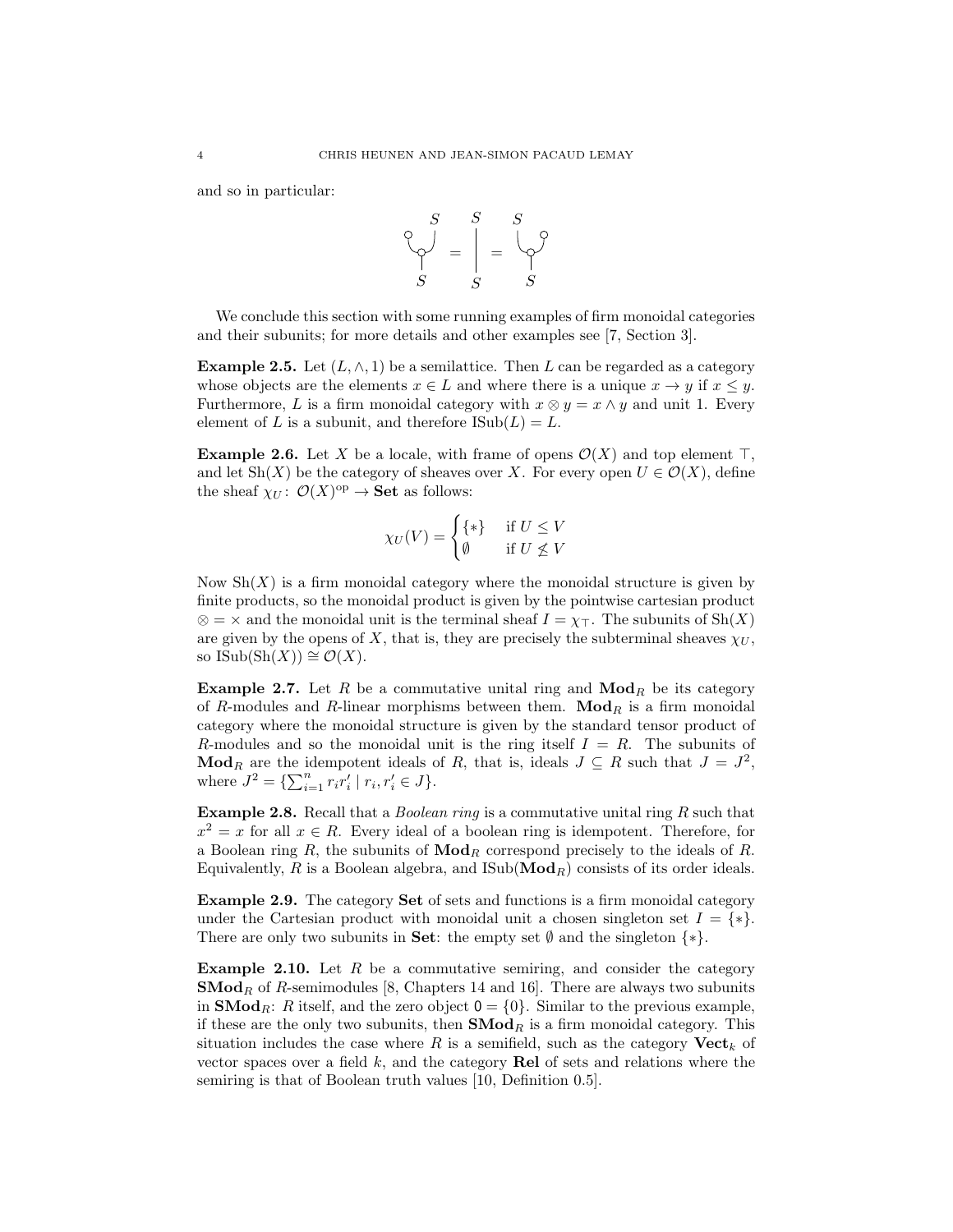#### 3. Restriction Categories from Subunits

This section introduce the  $S[-]$ -construction, that turns a firm monoidal category C into a restriction category  $\mathcal{S}[\mathbf{C}]$  where the restriction structure is determined by the subunits of C. We will recall various important notions of restriction categories, such as restriction idempotents, restriction-total morphisms, and restriction isomorphisms, and study them in  $S[\mathbf{C}]$ . (For a more in-depth introduction and more details on restriction categories, see [6].)

We begin with the  $S[-]$  construction itself.

**Definition 3.1.** Let C be a firm monoidal category. Define a category  $S[C]$  as follows:

- Objects are the same as in C;
- Morphisms  $[s, f]: A \to B$  in  $\mathcal{S}[\mathbf{C}]$  are equivalence classes of pairs  $(s, f)$  of a subunit  $s: S \rightarrow I$  and a morphism  $f: A \otimes S \rightarrow B$  in C, where pairs  $(s, f)$ and  $(s', f')$  are identified when  $s' = s \circ m$  for an isomorphism  $m: S' \to S$ and  $f' = f \circ (A \otimes m)$ . We will draw morphisms graphically:

$$
[s, f] = \left[s, \frac{f}{f} \right]
$$

• Identity morphisms are  $[1_I, \rho] = [1_I, \vert_{A}] : A \to A$ 

• Composition of  $\left[ s, \frac{1}{\left| \frac{f}{A} \right|_S^B} \right]$  $\left[t, \frac{e}{|g|_T}\right]$  and  $\left[t, \frac{e}{|g|_T}\right]$  $\Box$  is defined as follows:

$$
\left[t, \frac{\frac{C}{g}}{\frac{C}{B}}\right] \circ \left[s, \frac{\frac{B}{f}}{\frac{C}{A}}\right] = \left[s \wedge t, \frac{\frac{C}{g}}{\frac{C}{A}}\right]_{T}
$$

It is straightforward to check that  $S[C]$  is indeed a well-defined category when C is a firm monoidal category. Our next objective is to explain how  $S[C]$  is in fact a restriction category in such a way that the restriction of  $\left[ s, \frac{p}{\vert A \vert} \right]$  $\left[\begin{array}{c} \mathbf{B} \\ \hline \end{array}\right]$  is determined by the subunit s. First recall the definition of a restriction category.

**Definition 3.2.** [6, Section 2.1.1] A *restriction category* is a category **X** equipped with a choice of endomorphism  $\overline{f}$ :  $A \rightarrow A$  for each morphism  $f: A \rightarrow B$  satisfying:

(R1)  $f \circ \overline{f} = f$ 

(R2)  $\overline{f} \circ \overline{g} = \overline{g} \circ \overline{f}$  if  $\text{dom}(f) = \text{dom}(g)$ 

(R3) 
$$
\overline{g \circ \overline{f}} = \overline{g} \circ \overline{f} \qquad \text{if } \text{dom}(f) = \text{dom}(g)
$$

(R4)  $\overline{g} \circ f = f \circ g \circ f$  if  $\text{cod}(f) = \text{dom}(g)$ 

We call  $\overline{f}$  the *restriction* of f.

Example 3.3. The canonical example of a restriction category is Par, the category of sets and partial functions. The restriction  $\overline{f} : X \to X$  of a partial function  $f: X \to Y$  is

$$
\overline{f}(x) = \begin{cases} x & \text{if } f(x) \text{ is defined} \\ \uparrow & \text{otherwise} \end{cases}
$$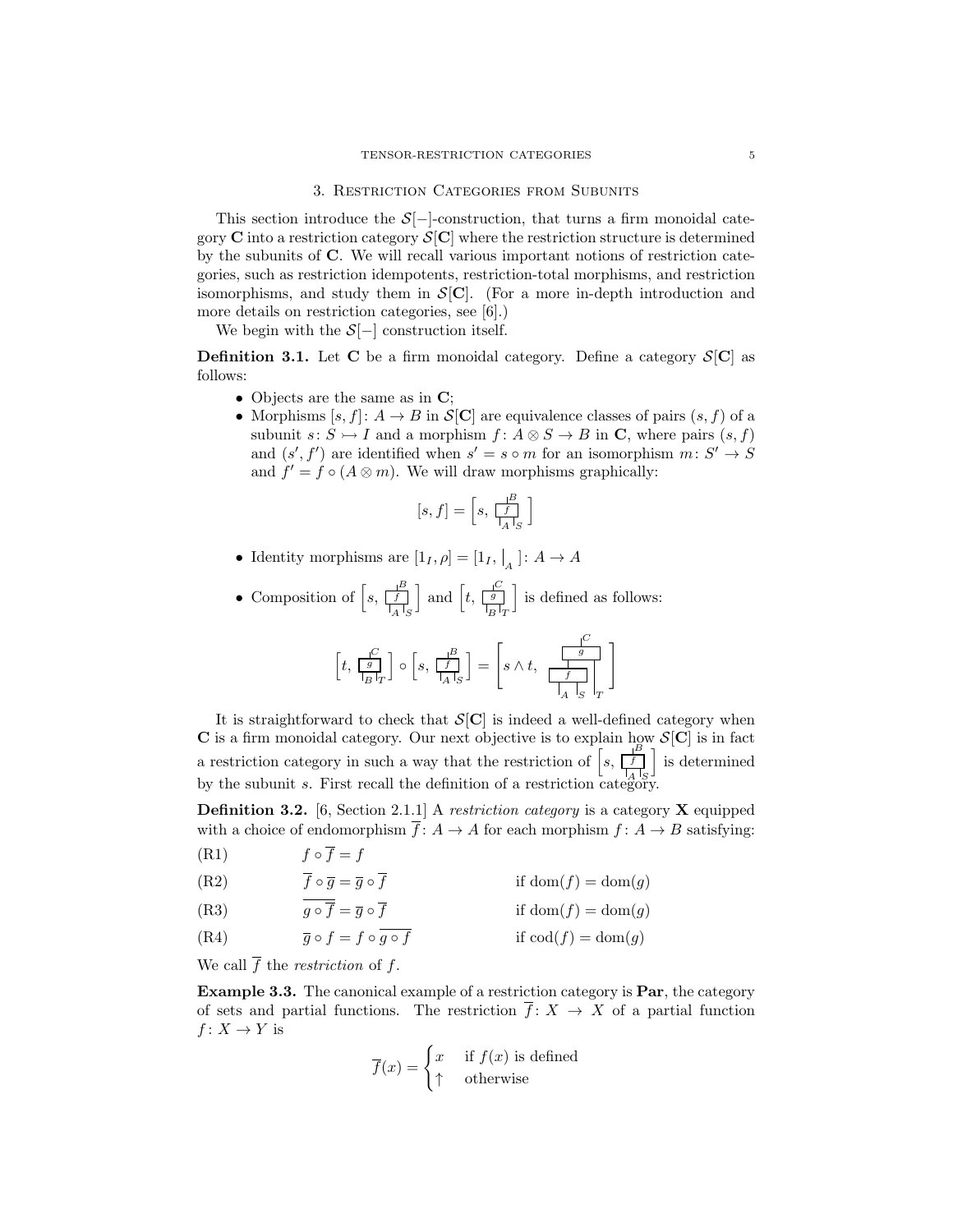where ↑ means "undefined".

For more examples of restriction categories, see [6, Section 2.1.3]. We move to the restriction structure of  $\mathcal{S}[\mathbf{C}].$ 

**Proposition 3.4.** If  $C$  is a firm monoidal category, then  $S[C]$  is a restriction category with:

$$
\left[s,\,\frac{\mathop{\big|}^B}{\mathop{\big|}\limits^f_A\mathop{\big|}}_S\right]=\left[s,\,\,\mathop{\big|}_A\mathop{\big|}_S^{\mathop{\bigtriangleup}}\right]
$$

Proof. We start with verifying  $(R1)$ :

$$
\begin{aligned}\n\left[s, \frac{B}{\left|f\right|} \right] \circ \left[s, \frac{B}{\left|f\right|} \right] &= \left[s, \frac{B}{\left|f\right|} \right] \circ \left[s, \Big|_{A} \right]_{S}\n\end{aligned}
$$
\n
$$
= \left[s \wedge s, \frac{B}{\left|f\right|} \circ \left[s, \Big|_{A} \right]_{S}\n\end{aligned}
$$
\n
$$
= \left[s \wedge s, \frac{B}{\left|f\right|} \circ \left[s, \Big|_{A} \right]_{S}\n\end{aligned}
$$

Next, (R2):

$$
\overline{\left[s,\frac{1}{\int_A^B}\right]}\circ\overline{\left[t,\frac{1}{\int_A^B}\right]} = \left[s,\Bigm|_A^{\circ}\right]\circ\left[t,\Bigm|_A^{\circ}\right] = \left[s\wedge t,\Bigm|_A^{\circ}\right]\circ\overline{\left[t,\frac{1}{\int_A^B}\right]} = \overline{\left[t,\frac{1}{\int_A^B}\right]}\circ\overline{\left[s,\frac{1}{\int_A^B}\right]}
$$
  
For (R3):

$$
\begin{aligned}\n\left[t, \frac{1}{\left|A\right|T}\right] \circ \overline{\left[s, \frac{1}{\left|A\right|S}\right]} &= \overline{\left[t, \frac{1}{\left|A\right|T}\right] \circ \left[s, \frac{1}{\left|A\right|S}\right]} \\
&= \overline{\left[t \wedge s, \frac{1}{\left|A\right|T}\right] \circ \left[s, \frac{1}{\left|A\right|S}\right]} \\
&= \overline{\left[s \wedge t, \frac{1}{\left|A\right|S}\right] \circ \left[s, \frac{B}{\left|A\right|S}\right]} \\
&= \overline{\left[t, \frac{1}{\left|A\right|T}\right]} \circ \overline{\left[s, \frac{1}{\left|A\right|S}\right]}\n\end{aligned}
$$

Finally, (R4):

$$
\begin{aligned}\n\left[s, \frac{1}{\left[f\right]} \right] \circ \overline{\left[t, \frac{1}{\left[g\right]} \right]} \circ \left[s, \frac{1}{\left[f\right]} \right] &= \left[s, \frac{1}{\left[f\right]} \right] \circ \overline{\left[s \wedge t, \frac{1}{\left[f\right]} \right]} \\
&= \left[s, \frac{1}{\left[f\right]} \right] \circ \left[s \wedge t, \frac{1}{\left[g\right]} \right] \\
&= \left[s, \frac{1}{\left[g\right]} \right] \circ \left[s \wedge t, \frac{1}{\left[g\right]} \right] \\
&= \left[s \wedge s \wedge t, \frac{1}{\left[g\right]} \circ \left[s \wedge t, \frac{1}{\left[g\right]} \right] \\
&= \left[s \wedge t, \frac{1}{\left[g\right]} \circ \left[s, \frac{1}{\left[g\right]} \right] \right] \\
&= \left[t, \frac{1}{\left[g\right]} \right] \circ \left[s, \frac{1}{\left[g\right]} \right]\n\end{aligned}
$$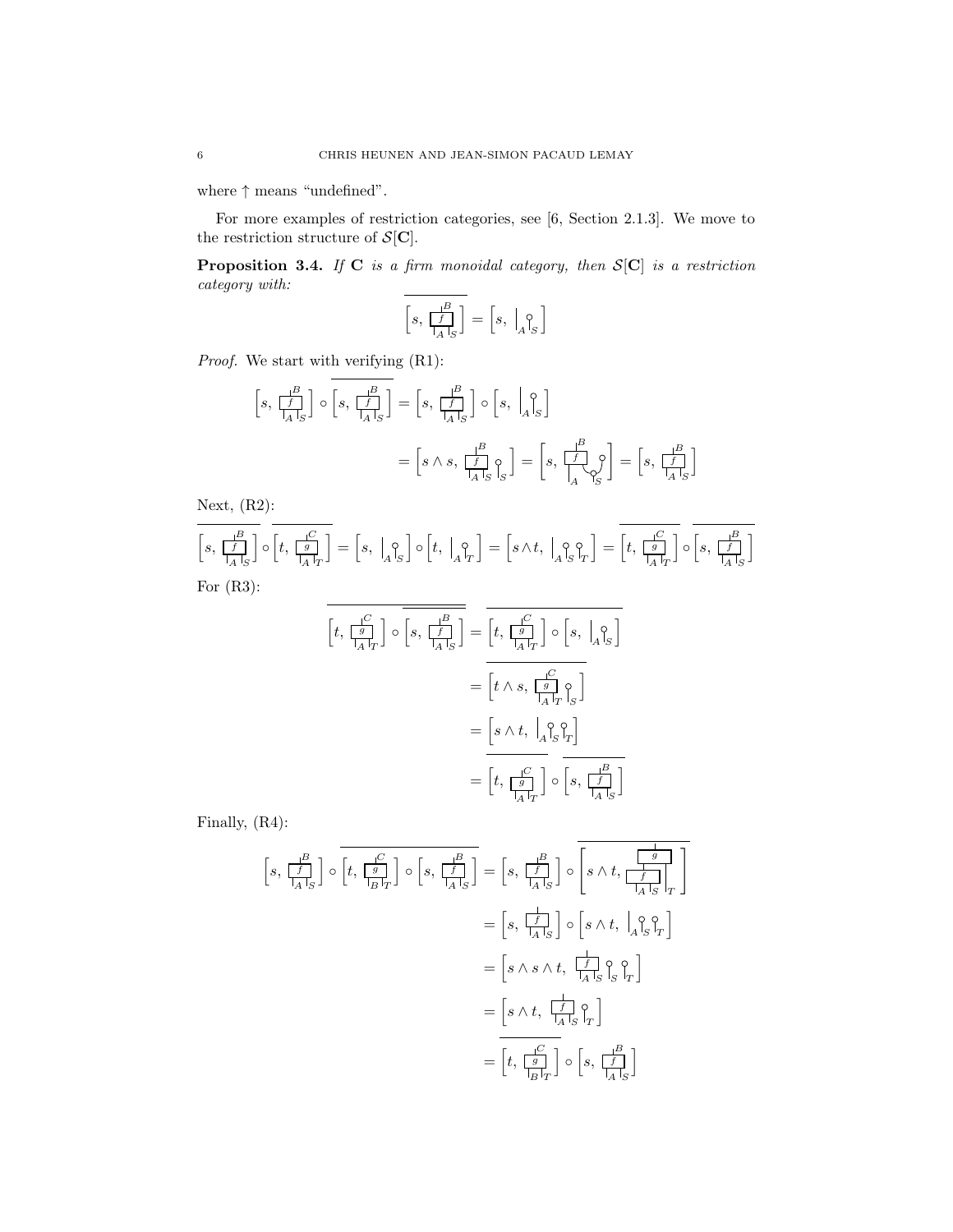So we conclude that  $S[\mathbf{C}]$  is a restriction category.

We now apply the  $S[-]$  construction to our examples of firm monoidal categories from the previous section and discuss their restriction structure. Most examples are extensions of the following general principle:  $S[\mathbf{C} \times \mathbf{D}] \simeq S[\mathbf{C}] \times S[\mathbf{D}]$  for firm monoidal categories C and D.

**Example 3.5.** Regard a semilattice  $(L, \wedge, 1)$  as a firm monoidal category. Then  $\mathcal{S}[L]$  can be described as follows:

- Objects are elements  $x \in L$ ;
- Morphisms  $x \to y$  are elements  $s \in L$  such that  $x \wedge s \leq y$ ;
- Identity morphisms are  $1: x \rightarrow x$ ;
- Composition of  $s: x \to y$  and  $t: y \to z$  is  $s \wedge t: x \to z$ ;
- Restriction of  $s: x \to y$  is  $s: x \to x$ .

This is a typed version of the known construction of depressing downsets: the homset  $\mathcal{S}[L](b,a)$  is denoted as  $a \downarrow b$  in [1, Section 2.7]. If L is an implicative semilattice, also called a Heyting semilattice, that is, if L is closed as a monoidal category, then  $\mathcal{S}[L](a, b) = \mathcal{A}(a \to b)$ . Note that  $\mathcal{S}[L]$  is enriched over posets. In fact, every homset again has finite meets, but may not have a top element. If L is pro-Heyting [1, Definition 3.1], that is if  $s < t \in L$  implies that the subset  ${r \in L \mid r \wedge t \leq s}$  equals the set of upper bounds of the set of lower bounds of itself, then  $L$  is implicative if and only if every homset has a top element  $\vert 1$ , Observation 3.2. In this sense, the  $\mathcal{S}[L]$  construction "approximates" the construction of the free Heyting algebra on a semilattice L.

**Example 3.6.** Let X be a locale. If  $F, G \in Sh(X)$  are sheaves, then a morphism  $F \to G$  in  $\mathcal{S}[\text{Sh}(X)]$  consists of an open  $U \in \mathcal{O}(X)$  and a natural transformation  $\alpha: F \times \chi_U \Rightarrow G$ . Now let  $V \in \mathcal{O}(X)$  be an open such that  $V \nsubseteq U$ . Then  $(F \times \chi_U)(V) = \emptyset$ , and so  $\alpha_V$  can only be the empty function  $\emptyset \to G(V)$ . In other words,  $\alpha$  is completely determined by  $\alpha|_U: F|_U \Rightarrow G|_U$ , where we write  $F|_U: \mathcal{O}(U)^\text{op} \to \mathbf{Set}$  for the restriction of the sheaf F to U given by  $F|_U(V) = F(V)$ for  $U \leq V$ . Therefore,  $\mathcal{S}[\text{Sh}(X)]$  can be described as:

- Objects are sheaves  $F: \mathcal{O}(X)^\text{op} \to \mathbf{Set};$
- Morphisms  $[U, \alpha] : F \to G$  are pairs of an open  $U \in \mathcal{O}(X)$  and a natural transformation  $\alpha: F|_U \to G|_U$ ;
- Identity morphisms are the pairs  $[X, 1 : F \to F] : F \to F$  (since  $F = F|_X$ );
- Composition of  $[U, \alpha] : F \to G$  and  $[V, \beta] : G \to H$  is  $[V, \beta] \circ [U, \alpha] =$  $[U \wedge V, \beta]_U \circ \alpha|_V$ , where we write  $\alpha|_V$  for the restriction of  $\alpha: F|_U \Rightarrow G|_U$ to  $F|_{U\wedge V} \Rightarrow G|_{U\wedge V}$ ;
- Restriction of  $[U, \alpha] : F \to G$  is  $\overline{[U, \alpha]} = [U, F]_U$ .

In short: for categories of sheaves  $\text{Sh}(X)$ , the  $\mathcal{S}[-]$ -construction makes the morphisms partial in recording an open domain of definition.

**Example 3.7.** Let R be a unital commutative ring. Then  $\mathcal{S}[\text{Mod}_R]$  can be described as follows:

- Objects are  $R$ -modules  $A$ ;
- Morphisms  $[I, f]: A \rightarrow B$  are pairs of an idempotent ideal I and an R-linear map  $f: A \otimes_R I \to B;$
- Identity morphisms are the pairs  $[R, A \otimes_R R \simeq A];$
- Composition of  $[I, f]$  and  $[J, g]$  is  $[IJ, g \circ (f \otimes_R J) : A \otimes_R I \otimes_R J \to C];$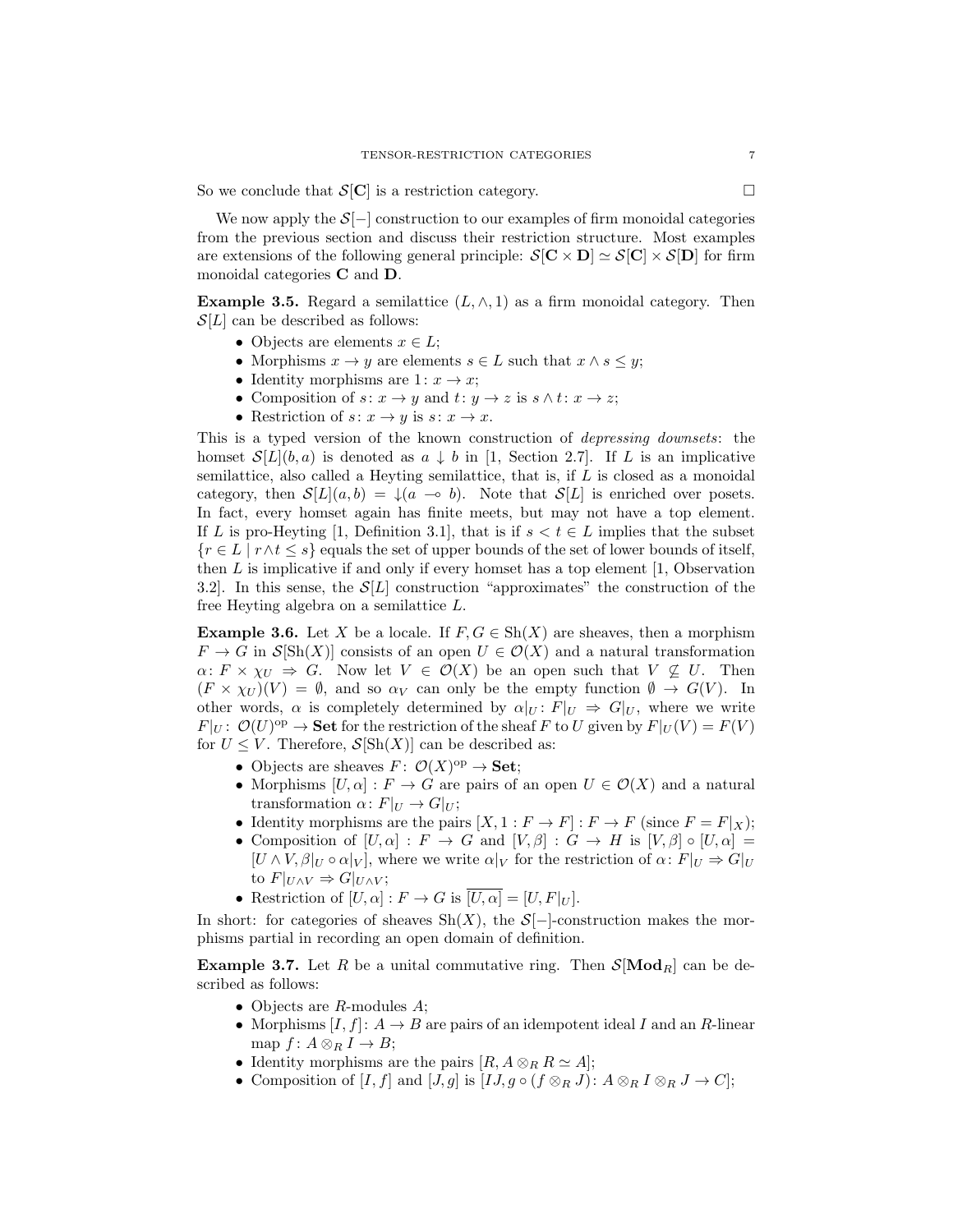• Restriction of  $[I, f]: A \to B$  is  $\overline{[I, f]} = [I, \rho: A \otimes_R I \to A]$  with  $\rho(a \otimes i) = ai$ . Thus, for categories of modules  $\mathbf{Mod}_R$ , the  $\mathcal{S}[-]$ -construction makes the morphisms partial in recording an ideal in the domain where a morphism acts on. This is closely related to the idea of localisation in algebra. For example, if the ring  $R$  is semisimple, then any ideal is generated by an idempotent element, so  $\text{Isub}(\text{Mod}_R)$ is the Boolean algebra of idempotent elements. Morphisms in  $\mathcal{S}[\text{Mod}_R]$  are thus pairs of an idempotent  $e^2 = e \in R$  and a morphism  $f: eA \to B$ .

**Example 3.8.** The previous two examples are related. For example, if  $R$  is a Boolean ring, then  $\mathbf{Mod}_R$  is equivalent to the category of sheaves of  $\mathbb{Z}_2$ -vector spaces over the Stone space of  $R$  by Pierce's representation theorem [12, Chapter V.2]. Ideals of the Boolean ring R correspond to open sets of its Stone space.

**Example 3.9.** Recall that in Set, the empty set  $\emptyset$  is an initial object and so for every set X there is a unique function  $\emptyset$ :  $\emptyset \to X$ , called the empty function. On the other hand, the only function whose codomain is  $\emptyset$  is the identity function  $1_{\emptyset}$ . Also  $X \times \emptyset = \emptyset$  for any set X. So  $S[Set]$  is described as follows:

- Objects are sets  $X$ ;
- Morphisms include the usual functions  $[1, f]: X \to Y$  as well as an extra map  $[\emptyset, \emptyset] : X \to Y$ , so  $\mathcal{S}[\mathbf{Set}](X, Y) \simeq \mathbf{Set}(X, Y) + 1$ ;
- Identity morphisms are the pairs  $[1, X \times \{*\} \simeq X];$
- Composition of  $[s, f]$  and  $[t, g]$  can be described in the following three cases: if  $s = t = 1$ , then  $[1, g] \circ [1, f] = [1, g \circ f]$ ; if  $s = \emptyset$ , then  $f = \emptyset$  and  $[t, g] \circ [\emptyset, \emptyset] = [\emptyset, \emptyset_{Y}];$  if  $t = \emptyset$ , then  $g = \emptyset$  and  $[\emptyset, \emptyset] \circ [s, f] = [0, 0].$
- Restriction of [1, f] is the identity  $\overline{[1, f]} = [1, X \times \{*\} \simeq X]$ , while the restriction of  $[\emptyset, \emptyset]$  is itself  $\overline{\emptyset, \emptyset} = [\emptyset, \emptyset]$ .

Recall that a category  $C$  is said to have zero morphisms if there is a family of morphisms  $z: A \rightarrow B$  (for every pair of objects) which are absorbing in the sense that  $z \circ f = z$  and  $f \circ z = z$ . When they exist, zero morphisms are unique. Now S[Set] has zero morphisms  $[\emptyset, \emptyset]$ . In fact, S[Set] is the free category with zero morphisms over Set with respect to the functor  $U:$  Set  $\rightarrow$  S[Set] defined on objects as  $U(A) = A$  and on maps as  $U(f) = [1, f]$ . So given a category **C** with zero morphisms z and a functor  $F: \mathbf{Set} \to \mathbf{C}$ , there exists a unique functor  $G: \mathcal{S}[\mathbf{Set}] \to$ **C** which preserves zero morphisms, that is,  $G(z) = [\emptyset, \emptyset]$ , and satisfying  $G \circ U =$ F. Explicitly, G is defined on objects as  $G(X) = F(X)$  and on morphisms as  $G([1, f]) = F(f)$  and  $G([\emptyset, \emptyset]) = z$ . While  $\emptyset$  is an initial object in **Set**,  $\emptyset$  is no longer initial in  $S[Set]$ ; it is a terminal object instead.

**Example 3.10.** Let  $R$  be a commutative semiring, such that only subunits in **SMod**<sub>R</sub> are R and 0. Then similar to the previous example,  $S[\text{SMod}_R]$  can be described as the free category with zero morphisms over  $\mathbf{SMod}_R$  where the zero morphisms are  $[0, 0]$ . However, while **SMod**<sub>R</sub> already had zero morphisms  $0: A \rightarrow B$ , the morphisms  $[1, 0]: A \rightarrow B$  in  $\mathcal{S}[\mathbf{SMod}_R]$  are no longer zero morphisms. Similarly, while  $0$  was a zero object in  $\mathbf{SMod}_R$ , this is no longer the case in  $\mathcal{S}[\mathbf{SMod}_R]$ ; instead 0 becomes a restriction-terminal object [2, Definition 2.16].

**Remark 3.11.** The  $S[-]$ -construction resembles the construction of the free restriction category on a fibration of semilattices [3]. In our case, the semilattice over each object is the same, namely ISub(C). But  $S[C]$  does not fit neatly in that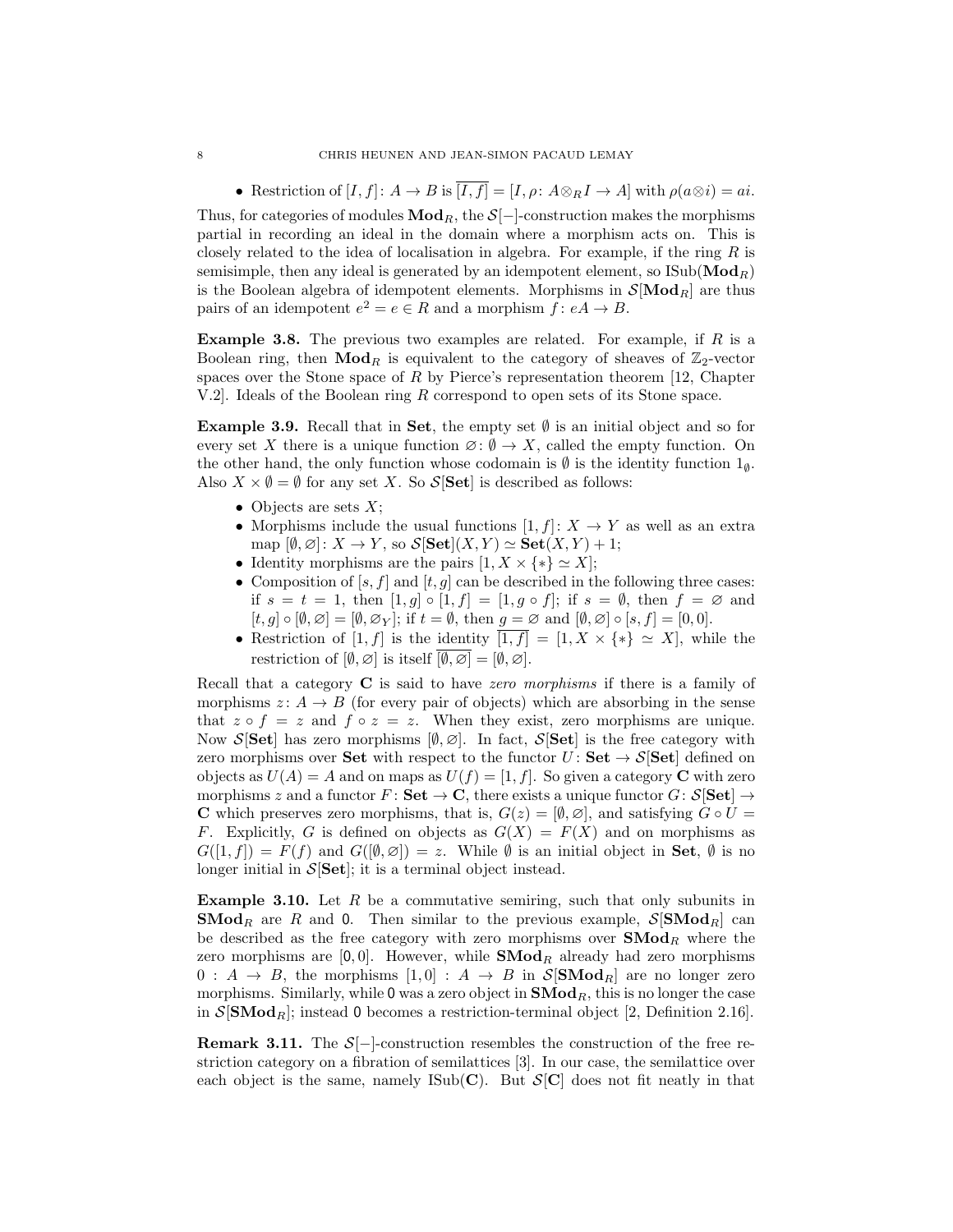framework, for it is not what is called unitary: it is not the case that  $[s, f] = [t, g]$ as soon as  $s = t$  and  $f \otimes r = g \otimes r$  for some r.

We return to studying the restriction structure of the  $S[-]$ -construction, by taking a closer look at various classes of maps that are important in restriction category theory.

**Definition 3.12.** [6, Section 2.1.1] A restriction idempotent is an endomorphism e in a restriction category with  $e = \overline{e}$ . Write  $\mathcal{O}(A)$  for the set of all restriction idempotents of type  $A \to A$ .

Example 3.13. In Par, the restriction idempotents of a set X correspond precisely to its subsets  $U \subseteq X$ . Indeed, for every subset  $U \subseteq X$ , define the partial function  $\chi_U \colon X \to X$  as follows:

$$
\chi_U(x) = \begin{cases} x & \text{if } x \in U \\ \text{undefined} & \text{if } x \notin U \end{cases}
$$

Then clearly  $\overline{\chi_U} = \chi_U$ . Conversly, given a restriction idempotent  $e: X \to X$ , consider the subset  $U_e = \{x \mid e(x) = x\} \subseteq X$ . Then  $\chi_{U_e} = e$  because  $e = \overline{e}$ , and so  $\mathcal{O}(X)$  is isomorphic to the powerset  $\mathcal{P}(X)$  of X.

Note that  $\overline{f}$  is a restriction idempotent for any morphism  $f$  [6, Lemma 2.1]. Therefore, e is a restriction idempotent if and only if  $e = \overline{f}$  for some morphism f. Furthermore,  $\mathcal{O}(A)$  is a semilattice where  $e \wedge e' = e \circ e'$  and the top element is the identity morphism  $1_A: A \to A$  [4, Section 2.1]. So in particular,  $e \leq e'$  if  $e \circ e' = e$ . In the  $S[-]$ -construction, restriction idempotents correspond precisely to the subunits of the base category.

Proposition 3.14. Let C be a firm monoidal category. The restriction idempotents in  $\mathcal{S}[\mathbf{C}]$  are precisely the morphisms of the form  $[s, \begin{bmatrix} 0 \\ A \end{bmatrix}]$ . This gives a semilattice isomorphism  $\mathcal{O}(A) \cong \text{ISub}(\mathbf{C})$ .

*Proof.* As in any restriction category,  $\left[s, \frac{f}{\vert A \vert_S}\right]$  $\left[\frac{A}{A}\right] \in \mathcal{O}(A)$  if and only if  $\frac{B}{1}$ ]

 $\left[s, \frac{f}{\left|A\right|_S}\right]$  $\left[\frac{A}{\Gamma_S}\right]=\left[t,\frac{B}{\Gamma_A}\right]$ 

for some  $[t, \frac{B}{\vert A\vert_T}]$ . Thus  $[s, \vert_A\underset{A}{\circ_S}] \mapsto s$  is a bijection  $\phi_A: \mathcal{O}(A) \to \text{ISub}(\mathbf{C})$ . It is clear that  $\phi_A$  preserves the top element. It remains to show that it preserves meets:

$$
\phi_A\Big([s, \big|_A \hat{P}_S] \wedge [t, \big|_A \hat{P}_T]\Big) = \phi_A\Big([s, \big|_A \hat{P}_S] \circ [t, \big|_A \hat{P}_T]\Big)
$$
  

$$
= \phi_A\Big([s \wedge t, \big|_A \hat{P}_S \hat{P}_T]\Big)
$$
  

$$
= (s \wedge t : S \otimes T \rightarrow I)
$$
  

$$
= (s : S \rightarrow I) \wedge (t : T \rightarrow I)
$$
  

$$
= \phi_A\Big([s, \big|_A \hat{P}_S]\Big) \wedge \phi_A\Big([t, \big|_A \hat{P}_T]\Big)
$$

Hence  $\mathcal{O}(A)$  is isomorphic to ISub(C) as semilattices.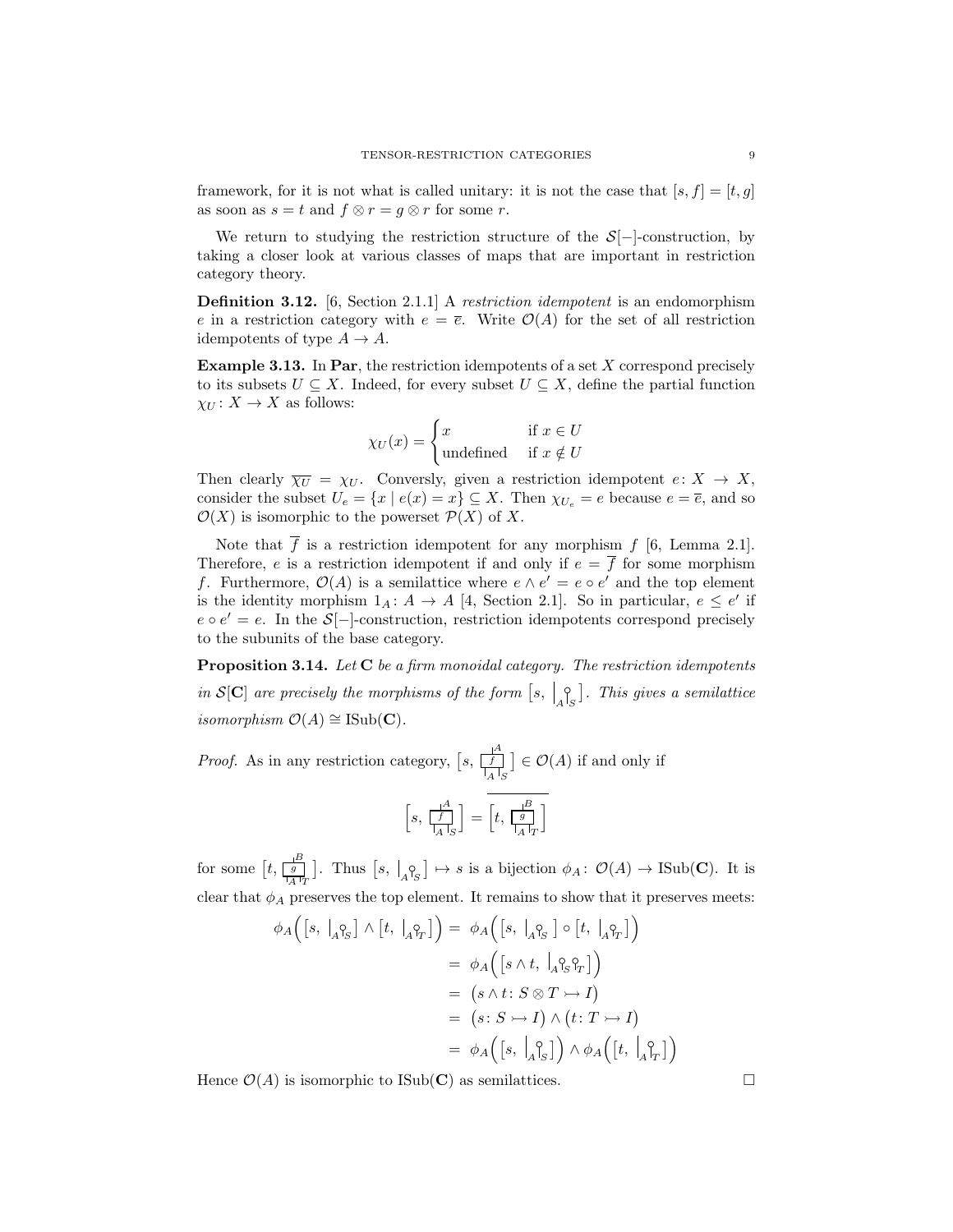An important subclass of morphisms of a restriction category is its class of restriction-total morphisms. Intuitively, these are the morphisms which are "totally defined".

**Definition 3.15.** [6, Section 2.1.2] In a restriction category  $\bf{X}$ , a restriction-total morphism is a morphism  $f: A \to B$  such that  $\overline{f} = 1_A$ . The subcategory of all restriction-total morphisms of X is denoted by  $\mathcal{T}[\mathbf{X}]$ .

Example 3.16. In Par, the restriction-total morphism are precisely the total functions in the classical sense. So  $\mathcal{T}[Par] = Set$ .

For  $S[\mathbf{C}]$ , its subcategory of total morphisms is precisely the base category  $\mathbf{C}$ .

**Proposition 3.17.** Let C be a firm monoidal category. A morphism in  $S[C]$ is restriction-total if and only if it is of the form  $\left[1, \frac{\mid B \mid}{\mid A}\right]$  for some morphism  $f: A \to B$  in C. This induces an isomorphism of categories  $C \cong \mathcal{T} [S[C]]$ .

*Proof.* If  $\left[s, \frac{1}{\prod_{A}^{B}}\right]$  is a restriction-total morphism, then:

$$
\left[s,\; \left| \begin{smallmatrix} \circ \\[1mm] A \end{smallmatrix}\right|_S\right] = \left[s,\; \frac{\mid ^B_{\hspace{-.5mm}S}}{\mid_{A}\mid_S}\right] = [1,\, \left| \begin{smallmatrix} \cdot \\[1mm] A \end{smallmatrix}\right]
$$

Therefore  $s = 1$ , and the restriction-total morphisms are of the form claimed. It is straightforward that this induces an isomorphism of categories  $C \cong T |S|C||. \square$ 

The last class of morphisms that we will study are restriction isomorphisms.

**Definition 3.18.** In a restriction category  $\bf{X}$ , a restriction isomorphism is a morphism  $f: A \to B$  which has a map  $f^{\circ}: B \to A$ , called its *restriction inverse*, such that  $f^{\circ} \circ f = \overline{f}$  and  $f \circ f^{\circ} = \overline{f^{\circ}}$ .

If a restriction inverse exists, it is unique.

**Example 3.19.** In Par, define the domain and image of  $f: X \to Y$  as usual:

 $dom(f) = \{x \mid \overline{f}(x) = x\} \subseteq X$  im $(f) = \{y \mid \exists x \in X : f(x) = y\} \subseteq Y$ 

Then  $f$  is a restriction isomorphism if and only if the canonical total function  $\text{dom}(f) \to \text{im}(f)$  given by  $x \mapsto f(x)$  is a bijection.

Restriction isomorphisms in  $\mathcal{S}[\mathbf{C}]$  correspond to isomorphisms of a certain type in C.

**Proposition 3.20.** Let **C** be a firm monoidal category. A morphism  $[s, \frac{1^B}{|A|^S}]$  in  $S[C]$  is a restriction isomorphism if and only if



is an isomorphism in C.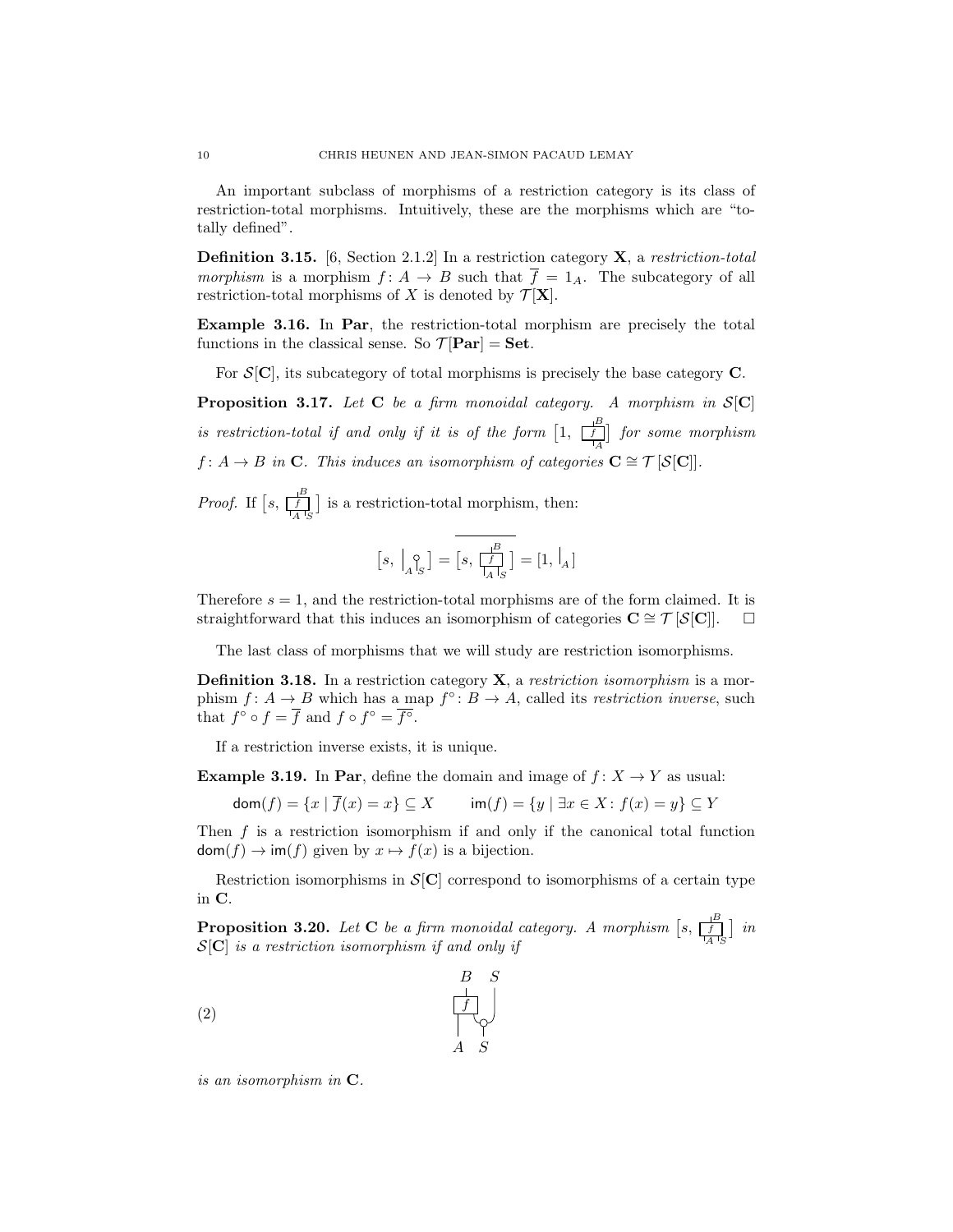*Proof.* By definition, 
$$
[t, \frac{1^A}{\frac{g}{B^T r}}]
$$
 is a restriction inverse of  $[s, \frac{1^B}{\frac{f}{A^T s}}]$  if and only 
$$
\frac{[s, \frac{1^B}{\frac{f}{A^T s}}]}{[s, \frac{f}{\frac{f}{A^T s}}]} = [t, \frac{1^A}{\frac{g}{B^T r}}] \circ [s, \frac{1^B}{\frac{f}{A^T s}}]
$$

$$
[t, \frac{1^A}{\frac{g}{B^T r}}] = [s, \frac{1^B}{\frac{f}{A^T s}}] \circ [t, \frac{1^A}{\frac{g}{B^T r}}]
$$

In  $\mathcal{S}[\mathbf{C}]$ , this means  $t = s$  and:

$$
(*) \qquad \qquad \begin{array}{c|c}\n & A & A \\
 \hline\n\frac{g}{g} \\
 \hline\n\frac{f}{g} \\
 \hline\n\end{array}\n = \n \begin{array}{c|c}\n & B & B \\
 \hline\n\frac{f}{f} \\
 \hline\n\frac{g}{g} \\
 \hline\n\end{array}\n = \n \begin{array}{c|c}\n & B \\
 \hline\n\frac{f}{g} \\
 \hline\n\frac{g}{g} \\
 \hline\n\end{array}\n = \n \begin{array}{c|c}\n & B \\
 \hline\n\frac{g}{g} \\
 \hline\n\frac{g}{g} \\
 \hline\n\end{array}
$$

We will show that this is the case if and only if (2) is an isomorphism, with inverse:

S

A

(3)

$$
\begin{array}{c}\n\downarrow \\
\uparrow \\
B & S\n\end{array}
$$

If  $(3)$  inverts  $(2)$ , then:



Similarly with the composition in the other order. Therefore (∗) holds. Conversely, if (∗) holds then:



The composition in the other order is similar, showing that (2) is invertible.  $\Box$ 

Recall that an inverse category is a restriction category where every morphism has a restriction inverse [6, 2.3.2]. The previous proposition immediately gives us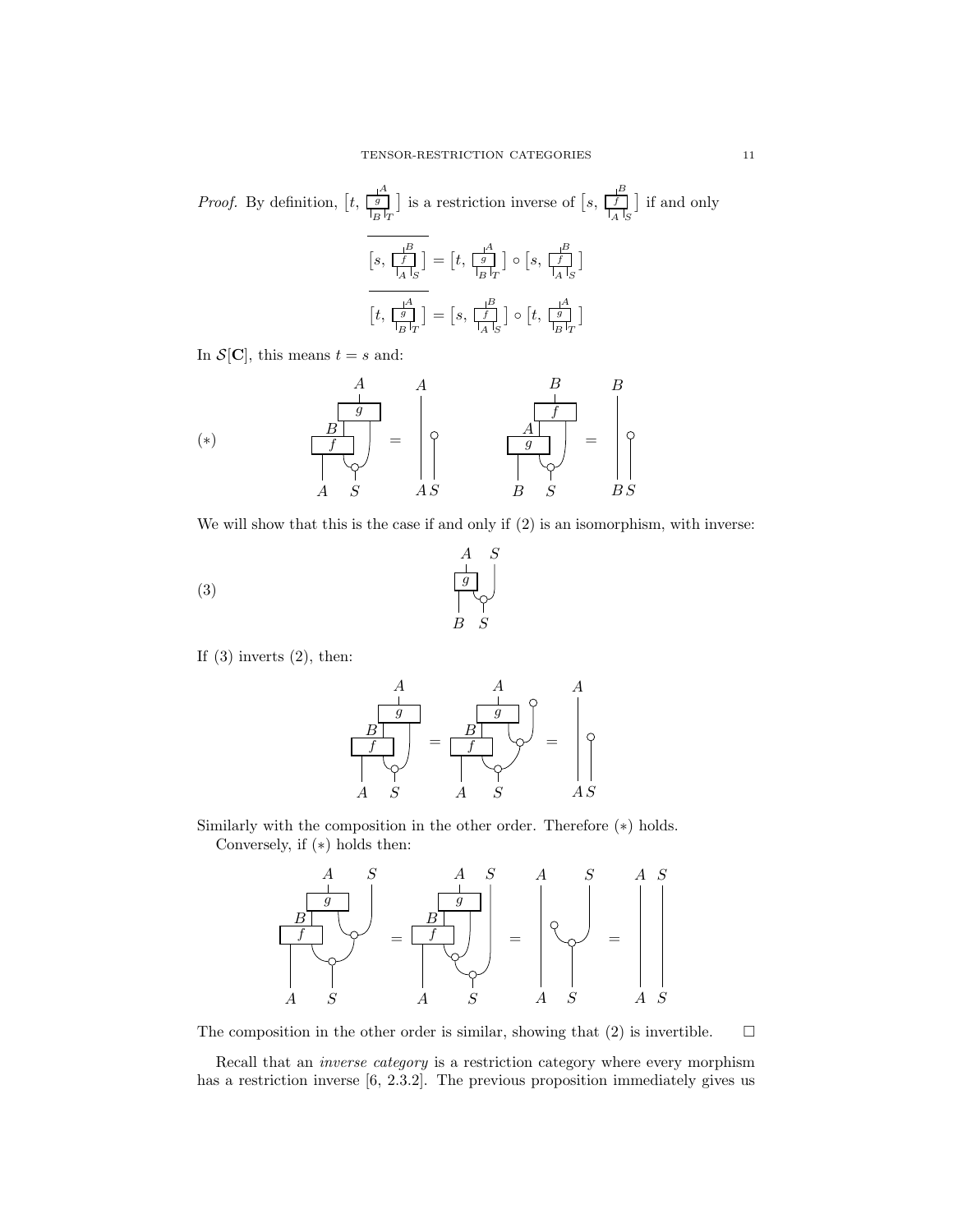a characterisation of when  $S[C]$  (and hence, jumping ahead slightly, any tensorrestriction category) is an inverse category. Later on, we will show that this gives an instance of the S-construction after Corollary 5.19 below.

Corollary 3.21. Let C be a firm monoidal category. Then  $S[C]$  is an inverse category if and only if  $C$  is a groupoid.

*Proof.* By definition,  $S[C]$  is an inverse category if and only if every morphism is a restriction isomorphism. By Proposition 3.20 this happens exactly when any map of the form (2) is an isomorphism in C for every subunit s. Taking  $s = 1$  implies that **C** is a groupoid. Conversely, if **C** is a groupoid, then  $\text{Isub}(\mathbf{C}) = \{1\}$ , and hence (2) is invertible.  $\square$ 

We finish this section by exhibiting an important aspect of the  $S[-]$ -construction: it produces an orthogonal factorisation system, that intuitively separates the restriction aspect from the base category aspect.

**Proposition 3.22.** If C is a firm monoidal category, then  $S[C]$  has an orthogonal factorisation system given by:

$$
\mathcal{E} = \left\{ \text{restriction isomorphisms of the form } [s, \frac{|B|}{|A|} \right\}
$$

$$
\mathcal{M} = \left\{ \text{restriction-total morphisms } [1, \frac{|B|}{|A|}] \right\}
$$

*Proof.* Clearly both  $M$  and  $\mathcal E$  are closed under composition and contain all isomorphisms. Furthermore, any morphism  $\left[s, \frac{1}{\lfloor A \rfloor_S}\right]$  factors as the restriction isomorphism  $[s, |A|_S]: A \to A \otimes S$  in  $\mathcal E$  followed by the restriction-total morphism  $\left[1, \frac{B}{\prod\limits_{A}^{H} S}\right]: A \otimes S \to B$  in  $\mathcal{M}$ .

$$
\mathcal{E} \ni [s, \frac{1}{\prod_{A \subset S}^{B}}]
$$
\n
$$
\mathcal{E} \ni [s, \frac{1}{A} \cdot s] \rightarrow B
$$
\n
$$
\mathcal{E} \ni [s, \frac{1}{A} \cdot s] \rightarrow \frac{1}{\prod_{A \subset S}^{A} s} \rightarrow \frac{1}{\prod_{A \subset S}^{B} s} \in \mathcal{M}
$$

We will show that any commuting square as below has a unique diagonal fill-in:

$$
\begin{array}{ccc}\n\left[s, \frac{1}{\prod\limits_{A}^{B} S}\right] & \in \mathcal{E} \\
A & \longrightarrow & B \otimes S \\
\left[r, g\right] & & \downarrow \\
C & \longleft[\left[1, k\right] \in \mathcal{M} & D\n\end{array}
$$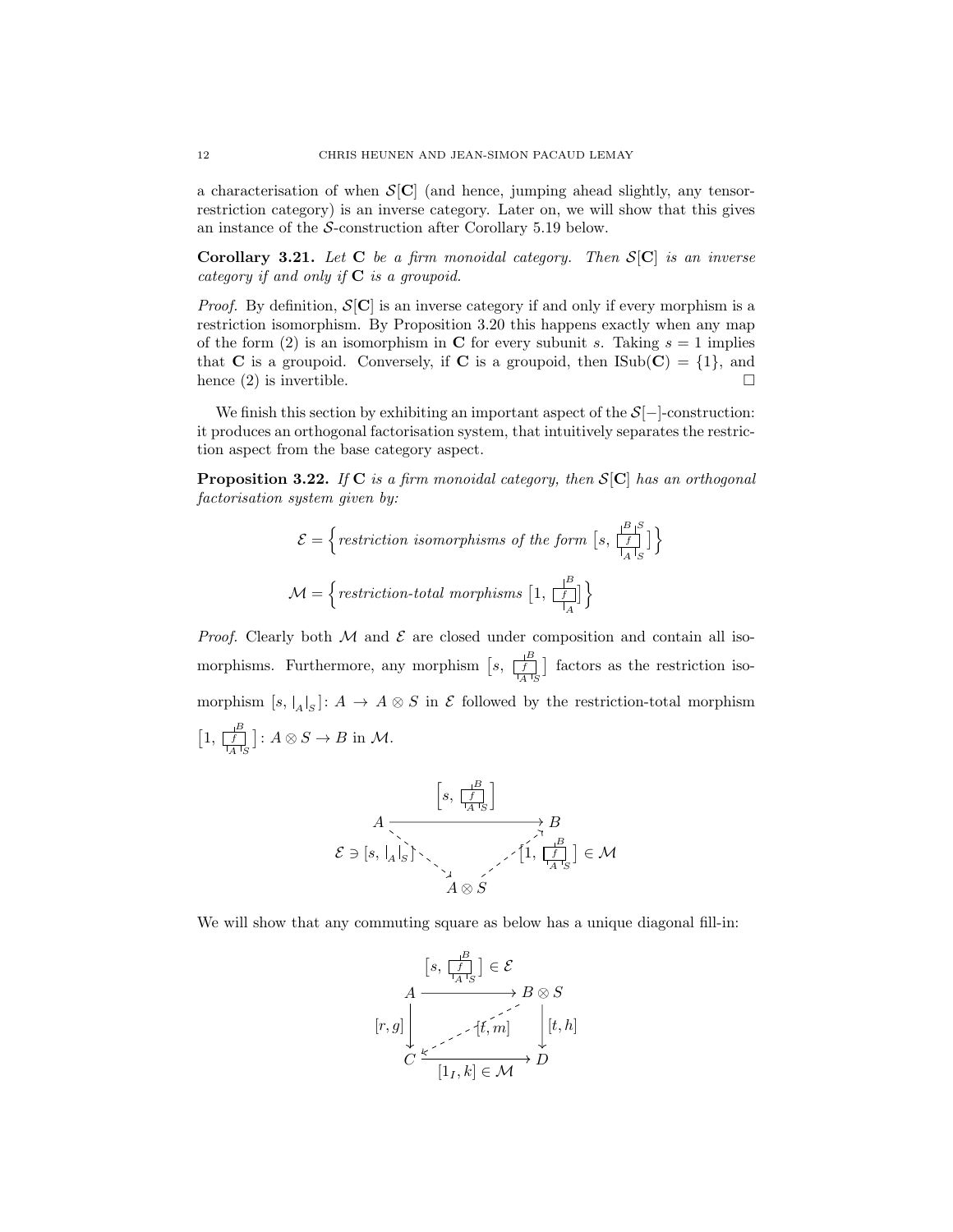That the outer square commutes means that  $r = s \wedge t$  and:



The fact that  $\left[ s, \frac{\left| \frac{B}{f} \right|}{\frac{f}{A} \cdot s} \right]$  $\begin{bmatrix} \frac{B+S}{f} \end{bmatrix} \in \mathcal{E}$  means that it has a restriction inverse  $\left[ s, \frac{B+S}{f} \right]$  $B$   $^{\dagger}S$   $^{\dagger}S$ A S i :



Define  $m: B \otimes S \otimes T \to C$  as follows:



Then both triangles commute by Lemma 2.2:



Clearly  $\left[t, \frac{C}{\left[\frac{m}{B}\right]S - T}\right]$ C S is the unique map achieving this.  $\square$ 

## 4. Monoidal Restriction Categories

In this section, we will show that  $S[-]$ -construction results in a firm monoidal category whose subunits are precisely those of the base category. Furthermore, we will also explain how this monoidal structure is compatible with the restriction structure, which we call a monoidal restriction category.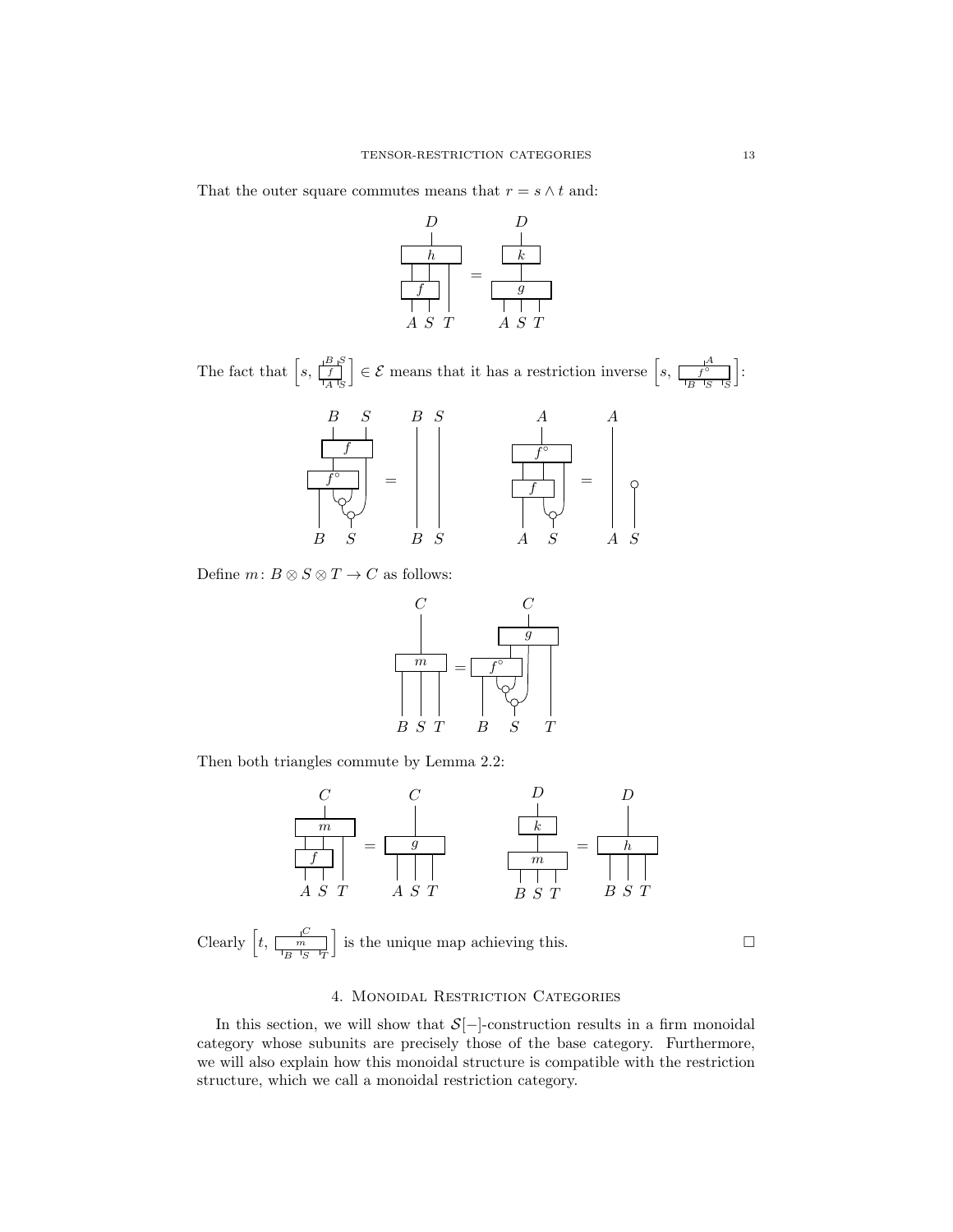**Proposition 4.1.** If C is a firm monoidal category, then  $S[C]$  is a firm monoidal category with monoidal unit I and the monoidal product  $\otimes$  defined on objects as  $A \otimes B$  and on morphisms as follows:

$$
\left[s,\,\frac{1^B}{\left[s\atop A^{-1}S\right]}\right]\otimes \left[t,\,\frac{1^D}{\left[s\atop C^{-1}T\right]}\right]=\left[s\wedge t,\,\,\frac{1^B}{\left[s\atop A\right]\sum\limits_{C^{-1}S}\left[s\atop T\right]}\right]
$$

Subunits in  $\mathcal{S}[\mathbf{C}]$  are exactly the maps  $\left[1, \frac{\mathcal{S}}{S}\right]$  for subunits  $s: S \rightarrow I$  in  $\mathbf{C}$ . Hence  $\text{ISub}(\mathbf{C}) \cong \text{ISub}(\mathcal{S}[\mathbf{C}])$  as semilattices.

*Proof.* The coherence isomorphisms  $\alpha$ ,  $\rho$ ,  $\lambda$ , and  $\sigma$  of **C** induce coherence isomorphisms  $[1_I, \alpha], [1_I, \rho], [1_I, \lambda],$  and  $[1_I, \sigma]$  for  $\mathcal{S}[\mathbf{C}],$  in such a way that the triangle, pentagon, and hexagon equations are satisfied. In particular, we note that the interchange law comes down to:

$$
\left[s\land s'\land t\land t',\begin{array}{c}\begin{array}{|c|c|c|}\hline \rule{0ex}{1ex}\rule{0ex}{1ex}\\\hline \rule{0ex}{1ex} \end{array} & \begin{array}{|c|c|c|}\hline \rule{0ex}{1ex}\\\hline \rule{0ex}{1ex}\\\hline \end{array} & s'\land t\land t' \end{array}\right] = \begin{bmatrix} \begin{array}{|c|c|c|}\hline \rule{0ex}{1ex}\\\hline \rule{0ex}{1ex}\\\hline \end{array} & \begin{array}{|c|c|}\hline \rule{0ex}{1ex}\\\hline \rule{0ex}{1ex}\\\hline \end{array} & \begin{array}{|c|c|}\hline \rule{0ex}{1ex}\\\hline \rule{0ex}{1ex}\\\hline \end{array} & \begin{array}{|c|c|}\hline \rule{0ex}{1ex}\\\hline \rule{0ex}{1ex}\\\hline \end{array} & \begin{array}{|c|c|}\hline \rule{0ex}{1ex}\\\hline \rule{0ex}{1ex}\\\hline \end{array} & \begin{array}{|c|c|}\hline \rule{0ex}{1ex}\\\hline \rule{0ex}{1ex}\\\hline \end{array} & \begin{array}{|c|c|}\hline \rule{0ex}{1ex}\\\hline \rule{0ex}{1ex}\\\hline \end{array} & \begin{array}{|c|c|}\hline \rule{0ex}{1ex}\\\hline \rule{0ex}{1ex}\\\hline \end{array} & \begin{array}{|c|c|}\hline \rule{0ex}{1ex}\\\hline \rule{0ex}{1ex}\\\hline \end{array} & \begin{array}{|c|c|}\hline \rule{0ex}{1ex}& \rule{0ex}{1ex}\\\hline \rule{0ex}{1ex}\\\hline \end{array} & \begin{array}{|c|c|}\hline \rule{0ex}{1ex}\\\hline \rule{0ex}{1ex}\\\hline \end{array} & \begin{array}{|c|c|}\hline \rule{0ex}{1ex}\\\hline \rule{0ex}{1ex}\\\hline \end{array} & \begin{array}{|c|c|}\hline \rule{0ex}{1ex}\\\hline \rule{0ex}{1ex}\\\hline \end{array} & \begin{array}{|c|c|}\hline \rule{0ex}{1ex}\\\hline \rule{0ex}{1ex}\\\hline \rule{0ex}{1ex}\\\hline \end{array}
$$

It is clear that any subunit s in C induces a subunit  $[1, \, \gamma_{\rm s}]$  in  $\mathcal{S}[\mathbf{C}]$ . Conversely, because monomorphisms are total [6, Lemma 2.2.i], a subunit in  $\mathcal{S}[\mathbf{C}]$  is of the form  $[1, \overline{\Box}$  $\left[\frac{1}{A}\right]$ . Since by Proposition 3.17, we have the isomorphism  $\mathbf{C} \cong \mathcal{T}[\mathcal{S}[\mathbf{C}]]$ , it follows that  $f \circ \rho^{-1}$  must also be monic in C, and that  $f \otimes A \otimes I$  is invertible in C. Therefore  $f \circ \rho^{-1}$  represents a subunit  $A \to I$  in C. So we conclude that  $\text{Isub}(\mathbf{C}) \cong \text{Isub}(\mathcal{S}[\mathbf{C}])$ . Finally, if  $\begin{bmatrix} 1, \gamma_{\scriptscriptstyle S} \end{bmatrix}$  and  $\begin{bmatrix} 1, \gamma_{\scriptscriptstyle T} \end{bmatrix}$  are subunits in  $\mathcal{S}[\mathbf{C}]$ , then by construction so is their tensor product. Hence  $S[\mathbf{C}]$  is firm.

The monoidal structure of  $\mathcal{S}[\mathbf{C}]$  is compatible with the restriction structure.

**Definition 4.2.** A monoidal restriction category is a monoidal category  $X$  that is also a restriction category where:

$$
\overline{f\otimes g}=\overline{f}\otimes \overline{g}
$$

A firm restriction category is a monoidal restriction category whose underlying monoidal category is firm.

Because isomorphisms are always total [6, Lemma 2.2.i], the coherence isomorphisms in a monoidal restriction category are always total.

Example 4.3. Every cartesian restriction category [2, Definition 2.16] is a monoidal restriction category, just as every cartesian category is a monoidal category. So in particular, Par is a monoidal restriction category with monoidal structure given by the cartesian product of sets, and so  $\overline{f \times g} = \overline{f} \times \overline{g}$ . Furthermore, **Par** is a firm monoidal restriction category where the subunits are (up to isomorphism) the singleton  $\{*\}$  and the empty set  $\emptyset$ .

**Corollary 4.4.** If C is a firm monoidal category, then  $S[C]$  is a firm restriction category. Furthermore, the isomorphism  $C \simeq \mathcal{T}[\mathcal{S}[C]]$  of Proposition 3.17 is an isomorphism of firm monoidal categories.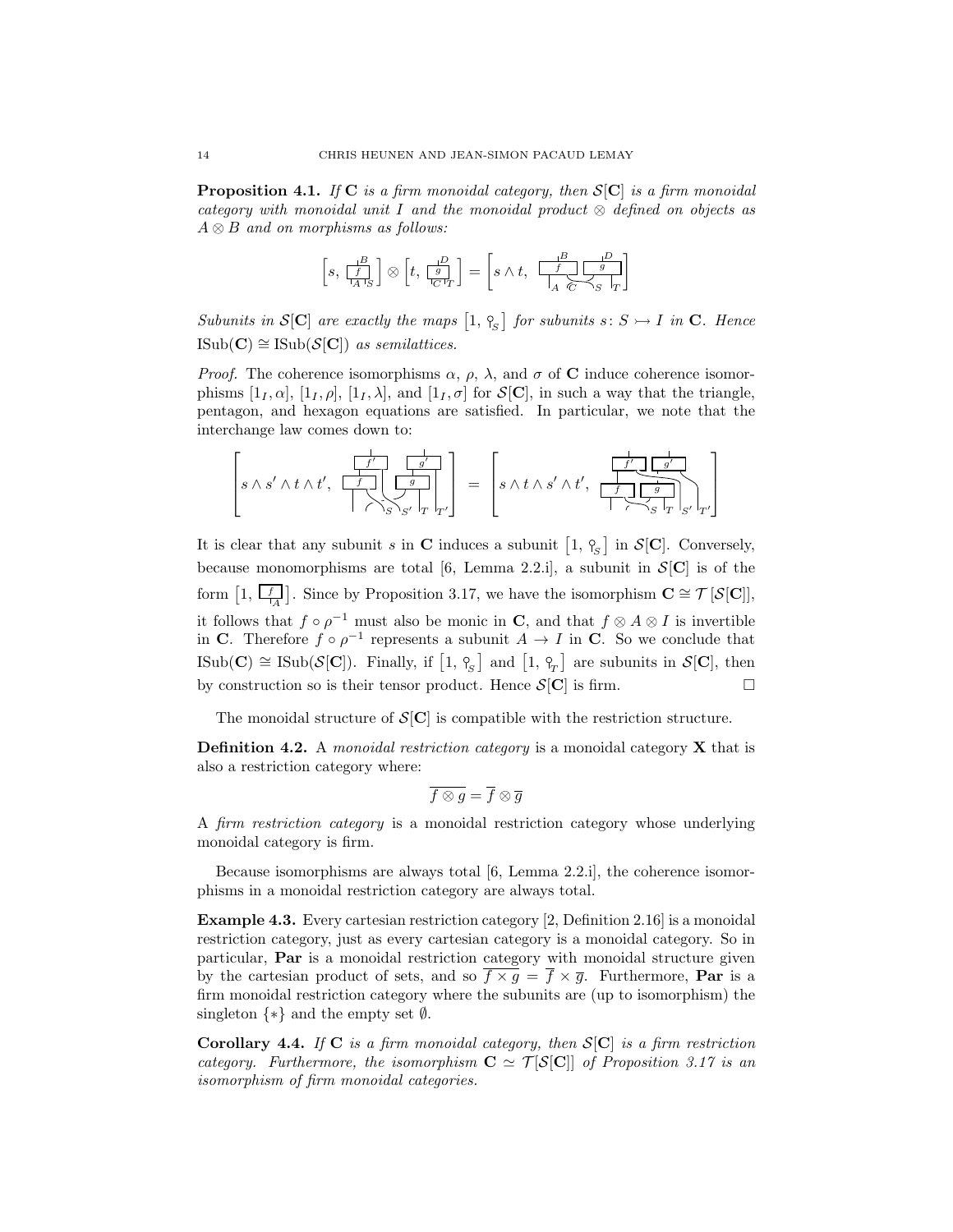Proof. It is clear from the monoidal product defined in Propostion 4.1 that:

$$
\left[s,\begin{smallmatrix}\frac{B}{f}\\\frac{I}{A\;|_S\end{smallmatrix}\right]\otimes \left[t,\begin{smallmatrix}\frac{P}{g}\\\frac{I}{C\;|_T\end{smallmatrix}\right]=\left[s,\begin{smallmatrix}\frac{B}{f}\\\frac{I}{A\;|_S\end{smallmatrix}\right]\otimes \left[t,\begin{smallmatrix}\frac{P}{g}\\\frac{I}{C\;|_T\end{smallmatrix}\right]
$$

So  $S[\mathbf{C}]$  is a firm restriction category. It is clear that the isomorphism  $\mathbf{C} \to \mathcal{T}[S[\mathbf{C}]]$ of Propostion 4.1 is (strong) monoidal and preserves subunits.

We conclude this section by observing that having dual objects or being closed in the  $S[-]$ -construction is closely related to the same properties of the base category, and vice-versa. We denote dual objects in a monoidal category **C** as  $A \dashv A^*$  (see [10, Chapter 3 for the full definition), and if C is closed, we write  $\sim$  for internal homs.

**Lemma 4.5.**  $A \dashv A^*$  is a duality in **C** if and only if  $A \dashv A^*$  is a duality in  $S[\mathbf{C}]$ .

*Proof.* The functor  $C \to S[C]$  given by  $A \mapsto A$  on objects and  $f \mapsto [1, f]$  on morphisms is (strong) monoidal, and monoidal functors preserve dual objects [10, Theorem 3.14. So if  $A \dashv A^*$  in C, then also  $A \dashv A^*$  in  $\mathcal{S}[\mathbf{C}]$ . Conversely, suppose that  $A \dashv A^*$  in  $\mathcal{S}[\mathbf{C}]$ . Then there are  $[s, \eta]: I \to A^* \otimes A$  and  $[t, \varepsilon]: A \otimes A^* \to I$  in  $\mathcal{S}[\mathbf{C}]$  satisfying:

$$
[1,A]=\left[t,\frac{\varepsilon}{\frac{1}{|A|}A^*\overline{A}\cdot T}\right]^A\Big]\circ\Big[s,\,\Big|\frac{A}{A}\frac{A^*}{\frac{1}{|S|}}^A\Big]=\Big[s\wedge t,\,\Bigg[\frac{\varepsilon}{\frac{1}{|A|}A^*\overline{\bigwedge^A}}\Bigg]^A\Bigg]
$$

But then  $s = t = 1$ , and  $\eta$  and  $\varepsilon$  witness  $A \dashv A^*$  in **C**.

**Lemma 4.6.** A firm monoidal category  $C$  is closed if and only if  $S[C]$  is closed.

*Proof.* Suppose C is closed. If  $\varepsilon$ :  $(A \multimap B) \otimes A \rightarrow B$  is the counit of the adjunction  $(-) \otimes A \dashv A \multimap (-)$  in **C**, then

$$
\mathcal{S}[\mathbf{C}](A, B \to C) \to \mathcal{S}[\mathbf{C}](A \otimes B, C)
$$

$$
\left[s, \frac{\frac{B}{f}}{\frac{f}{A \cdot S}}\right] \mapsto \left[s, \frac{\frac{C}{f}}{\frac{f}{A \cdot B \cdot S}}\right]
$$

is a well-defined natural bijection. Hence  $S[\mathbf{C}]$  is closed. Conversely, suppose that  $\mathcal{S}[\mathbf{C}]$  is closed. Then there are morphisms:

$$
[s, \eta_B] \colon B \to A \multimap (B \otimes A) \qquad [t, \varepsilon_B] \colon (A \multimap B) \otimes A \to B
$$

satisfying:  $[t, \varepsilon_{A\otimes B}] \circ [s, \eta_B \otimes A] = [1_I, A \otimes B]$ . But then  $s \wedge t = 1$  so  $s = t = 1$ , and so  $\eta$  and  $\varepsilon$  are the unit and counit of an adjunction  $(-) \otimes A + A \to (-)$  in C.  $\Box$ 

# 5. Tensor-restriction categories

The goal of this section is to axiomatise the restriction categories of the form  $\mathcal{S}[\mathbf{C}]$  for some firm monoidal category **C**. We call such restriction categories tensorrestriction categories. Explicitly, we will show that  $\mathbf{X} \simeq \mathcal{S}[\mathcal{T}|\mathbf{X}]$  for a tensorrestriction category X. In fact, the category of firm monoidal categories is equivalent to the category of tensor-restriction categories.

A key concept for this section is the notion of restriction in the sense of [7, Section 4], which can be defined in arbitrary monoidal categories.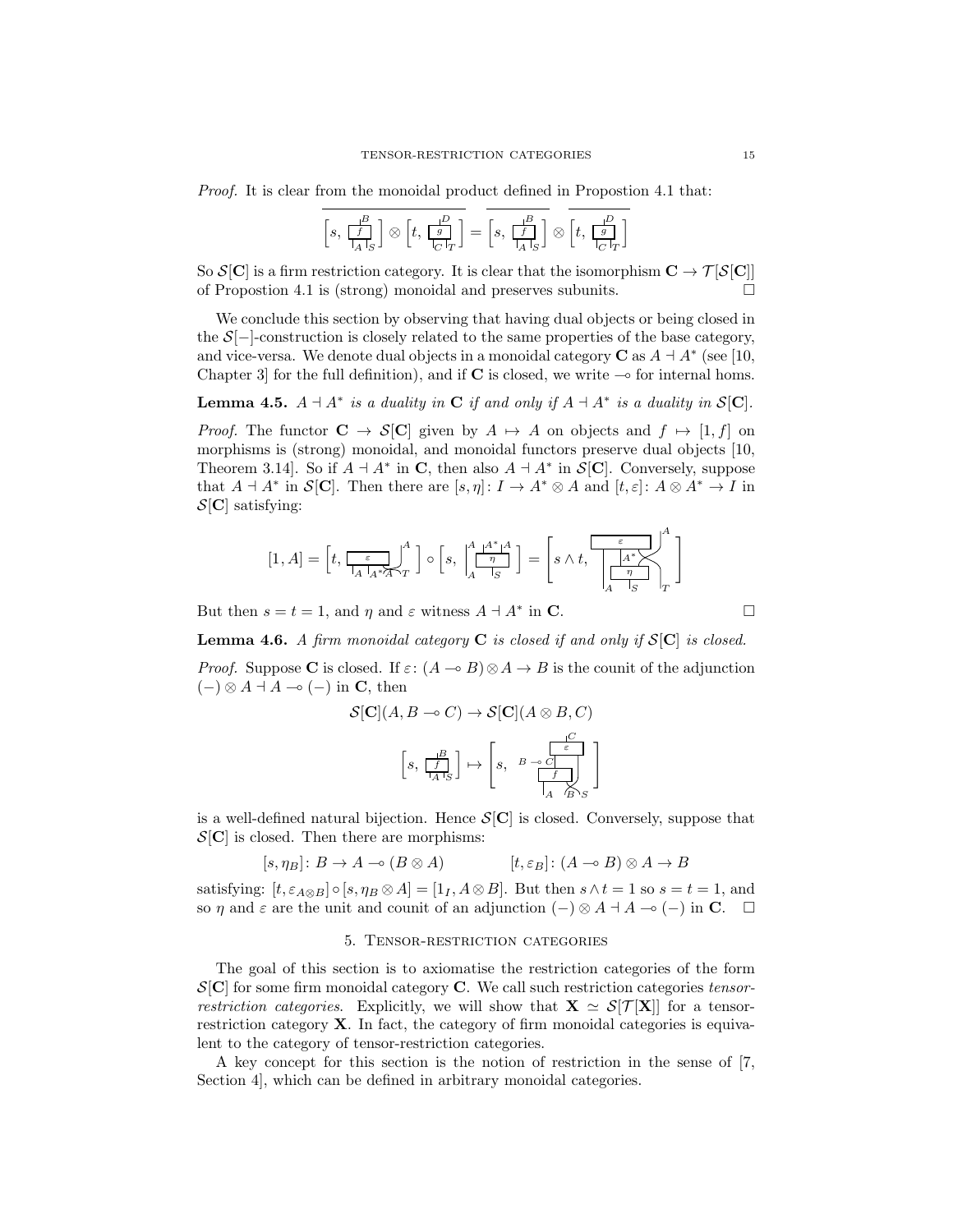**Definition 5.1.** [7, Definition 4.1] In a monoidal category **C**, a morphism  $f: A \rightarrow B$ tensor-restricts to a subunit  $s: S \rightarrow I$  if it factors via  $B \otimes s$  in the sense that the following diagram commutes:



If a morphism  $f: A \to B$  restricts to s, then the map  $A \to B \otimes S$  is not necessarily unique. A special case is when identity morphisms restrict to subunits.

**Proposition 5.2.** [7, Proposition 4.2] An identity morphism  $1_A: A \rightarrow A$  in a monoidal category restricts to a subunit s:  $S \rightarrow I$  if and only if  $\rho \circ (A \otimes s)$  is an isomorphism  $A \otimes S \simeq A$ .

It follows from that, if the identity morphism on A restricts to a subunit s, then any morphism  $f: A \rightarrow B$  also restricts to s. The converse says that f is totally defined in the tensor topology sense.

**Definition 5.3.** A morphism  $f: A \rightarrow B$  in a monoidal category is *tensor-total* when the identity morphism on A tensor-restricts to a subunit s as soon as  $f$ tensor-restricts to s.

Equivalently,  $f: A \rightarrow B$  is tensor-total when f and A have the same support (for any support datum) [7, Section 6]. Furthermore, it follows from Proposition 5.2 that if  $f: A \to B$  is tensor-total and tensor-restricts to a subunit  $s: S \to I$ , then  $A \otimes S \simeq A$ . The  $S[-]$ -construction has a similar property.

**Lemma 5.4.** Let **C** be a firm monoidal category. If  $[s, \frac{1}{[s]}]$  is tensor-total in  $\mathcal{S}[\mathbf{C}],$  then  $A \simeq A \otimes S$  in  $\mathbf{C}.$ 

*Proof.* Any morphism  $\left[s, \frac{1}{\left[f\right]} \right]$  in  $\mathcal{S}[\mathbf{C}]$  restricts to the subunit  $\left[1, \frac{1}{\left[g\right]} \right]$ :



So if  $\left[s, \frac{1}{\lfloor f \rfloor} \right]$  is tensor-total, then A restricts to  $\left[1_I, \gamma_{\overline{S}} \right]$  too. Therefore  $A \otimes S \cong A$ in  $\mathcal{S}[\mathbf{C}]$  by Proposition 5.2. However, since isomorphisms are total, and because  $\mathbf{C} \simeq \mathcal{T}[\mathcal{S}[\mathbf{C}]]$  by Proposition 4.1, it follows that  $A \simeq A \otimes S$  in  $\mathbf{C}$ .

The next key ingredient in characterising the  $S[-]$ -construction is points (in the sense of morphisms  $I \to X$ ) that are restriction isomorphisms whose restriction inverse is tensor-total.

**Definition 5.5.** A tensor-restriction point in a firm restriction category  $X$  is a morphism  $d: I \to X$  with a restriction inverse  $d^{\circ}: X \to I$  such that  $d^{\circ}$  is tensortotal.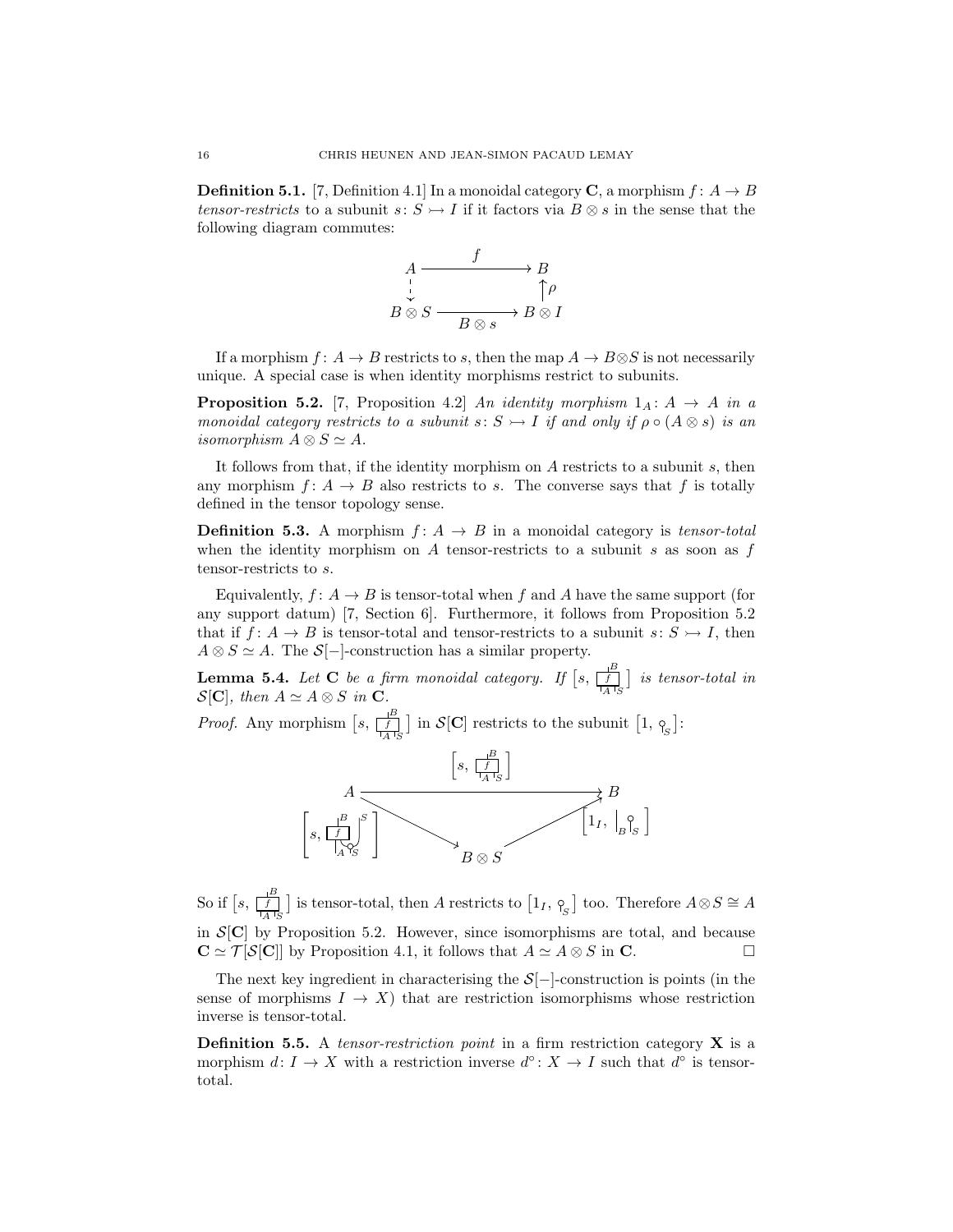In the  $S[-]$ -construction, tensor-restriction points are characterised by the subunits of the base category.

**Lemma 5.6.** Let C be a firm category. The tensor-restriction points in  $S[C]$  are precisely the morphisms of the form  $[s, \cdot]_S : I \to S$  for a subunit  $s : S \rightarrow I$  in  $\mathbf C$ .

Proof. We will prove that tensor-total restriction isomorphisms into I are precisely the morphisms in  $\mathcal{S}[\mathbf{C}]$  of the form  $[s, \, \frac{\circ}{s} \,]_S$ . Because this has  $[s, \, \cdot]_S$ :  $I \to S$  as restriction inverse, and restriction inverses are unique, the claim then follows.

It is clear that  $[s, \, \frac{\circ}{[s, s]_S}]: S \to I$  is a restriction isomorphism from Proposition 3.20. To see that it is tensor-total: if it restricts to  $\left[1_I, \frac{0}{I_I}\right]$ , then  $s \wedge s = t \circ m$ for some  $m: S \otimes S \to T$ , whence  $s = t \circ m \circ (S \otimes s)^{-1}$ , and so  $s \leq t$ .

For the converse, suppose that  $\left[ s, \frac{\frac{B}{f}}{\frac{I}{A} I_S} \right] : A \to I$  is a tensor-total restriction isomorphism. Then  $A \simeq A \otimes S$  by Lemma 5.4, and  $A \otimes S \simeq S$  by Proposition 3.20, giving  $A \simeq S$  by the following isomorphism  $m: A \to S$ :



Define  $a = s \circ m : A \rightarrow I$ . Lemma 2.2 now gives:

$$
f \otimes f = \boxed{\frac{f}{\begin{array}{c} f \\ \downarrow \\ A \mid S \mid A \mid S \end{array}}} \quad \text{and} \quad
$$

It follows that  $\left[ s, \frac{B}{\left| A \right| S} \right] = \left[ a, f \circ (A \otimes m) \right] = \left[ a, a \wedge a \right]$ .

The last preparation we need before we can define a tensor-restriction category is to recall the notion of scalar multiplication in a monoidal category [10, Section 2.1.3]. In a monoidal category C, given a scalar  $s: I \to I$  and a morphism  $f: A \to I$ B, define the (left) scalar multiplication  $s \bullet f : A \to B$  as the composite  $s \bullet f =$  $\lambda_B \circ (s \otimes f) \circ \lambda_B^{-1}.$ 

Now we can axiomatise the types of restriction categories we are interested in, and show that they characterise the  $S[-]$ -construction.

Definition 5.7. A *tensor-restriction category* is a firm restriction category where: (TR1) any restriction idempotent scalar  $e = \overline{e}: I \rightarrow I$  factors through a subunit  $s: S \rightarrow I$  via a tensor-restriction point  $d: I \rightarrow S$ :

$$
I \xrightarrow{e = \overline{e}} I \xrightarrow{\overline{e} \xrightarrow{\overline{e}} I}
$$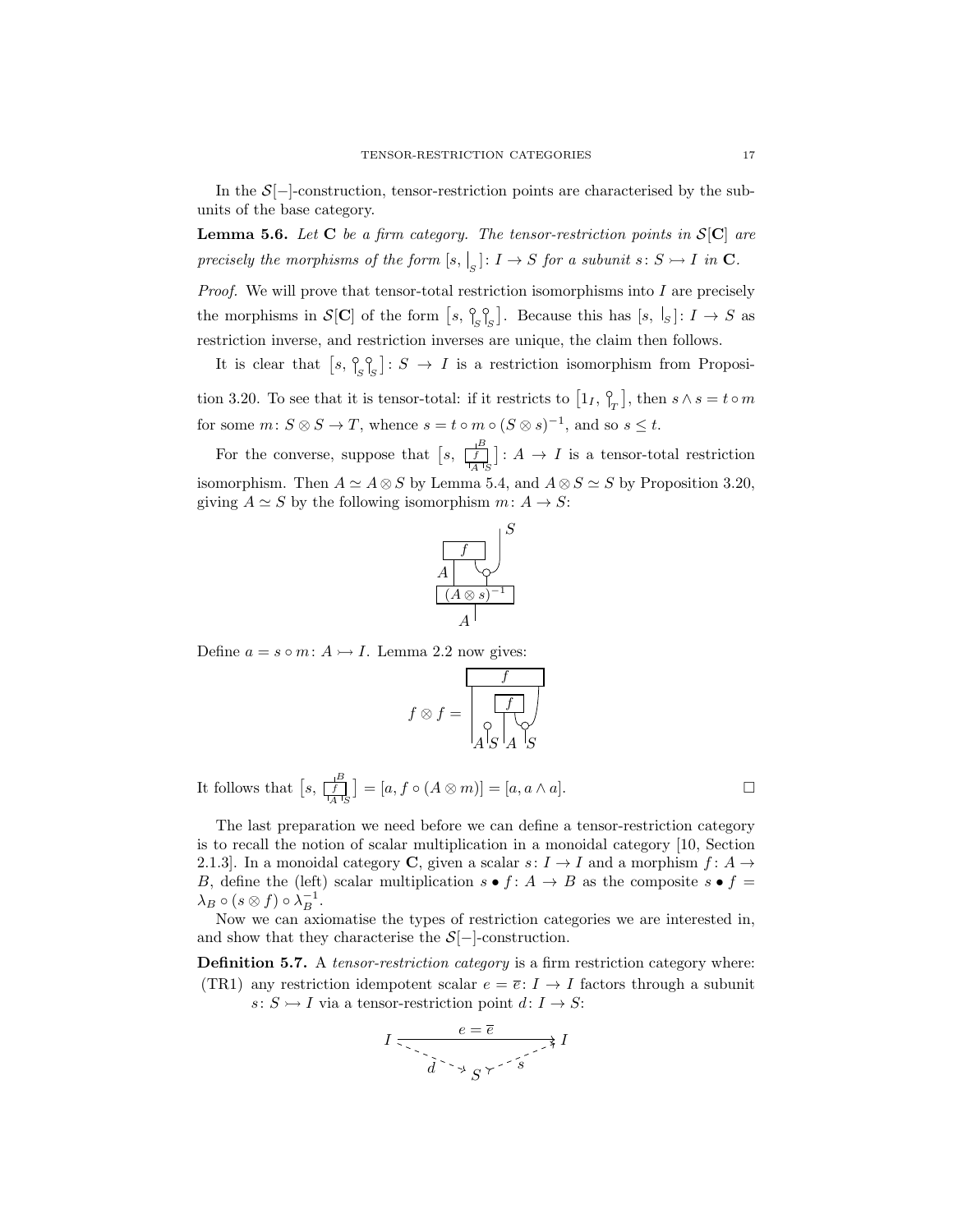(TR2) any subunit  $s: S \rightarrow I$  has a tensor-restriction point  $d: I \rightarrow S$  as restriction section in the sense that the following diagram commutes:



- (TR3) any restriction idempotent  $f = \overline{f} : X \to X$  equals  $f = e \bullet X$  for a unique restriction idempotent scalar  $e = \overline{e} : I \to I$ ;
- (TR4) any tensor-total morphism  $f: X \to Y$  equals  $f = \lceil f \rceil \circ \overline{f}$  for a unique restriction-total morphism  $[f] : X \to Y;$
- (TR5) tensor-restriction points  $d: I \rightarrow X$  have the left-lifting property against subunits  $s: S \rightarrow I$ : if  $s \circ f = q \circ d$  then  $f = m \circ d$  and  $q = s \circ m$ ;



- (TR6) if  $d: I \to X$  and  $d': I \to X'$  are tensor-restriction points, then so is their tensor product  $(d \otimes d') \circ \lambda^{-1} : I \to X \otimes X';$
- (TR7) tensor-restriction points are determined by their codomain: if  $d, d' : I \rightarrow X$ are tensor-restriction points, then  $d' = d \circ m$  for a unique scalar  $m: I \to I$ .

The seven axioms  $(TR1)$ – $(TR7)$  essentially demand that a notion from restriction category theory agrees with the corresponding notion from tensor topology.

**Proposition 5.8.** If C is a firm monoidal category,  $S[C]$  is a tensor-restriction category.

*Proof.* The previous section already showed that  $S[\mathbf{C}]$  is a firm restriction category. It remains to verify (TR1)–(TR7).

For (TR1), recall that by Proposition 3.14, restriction idempotent scalars in  $\mathcal{S}[\mathbf{C}]$  are of the form  $[s, \gamma]$  for a subunit  $s: S \rightarrow I$  in C. But this morphism factors through the subunit  $[1<sub>I</sub>, s]$  as follows:



Axiom (TR2) holds similarly.

For (TR3), recall by Proposition 3.14 that restriction idempotents on A in  $\mathcal{S}[\mathbf{C}]$ are of the form  $\left[ s, \frac{\vert A \vert^2}{2} \right]$  for a subunit s in C. But this is precisely the scalar multiplication of the identity on A with the restriction idempotent scalar [s,  $\varphi$ ].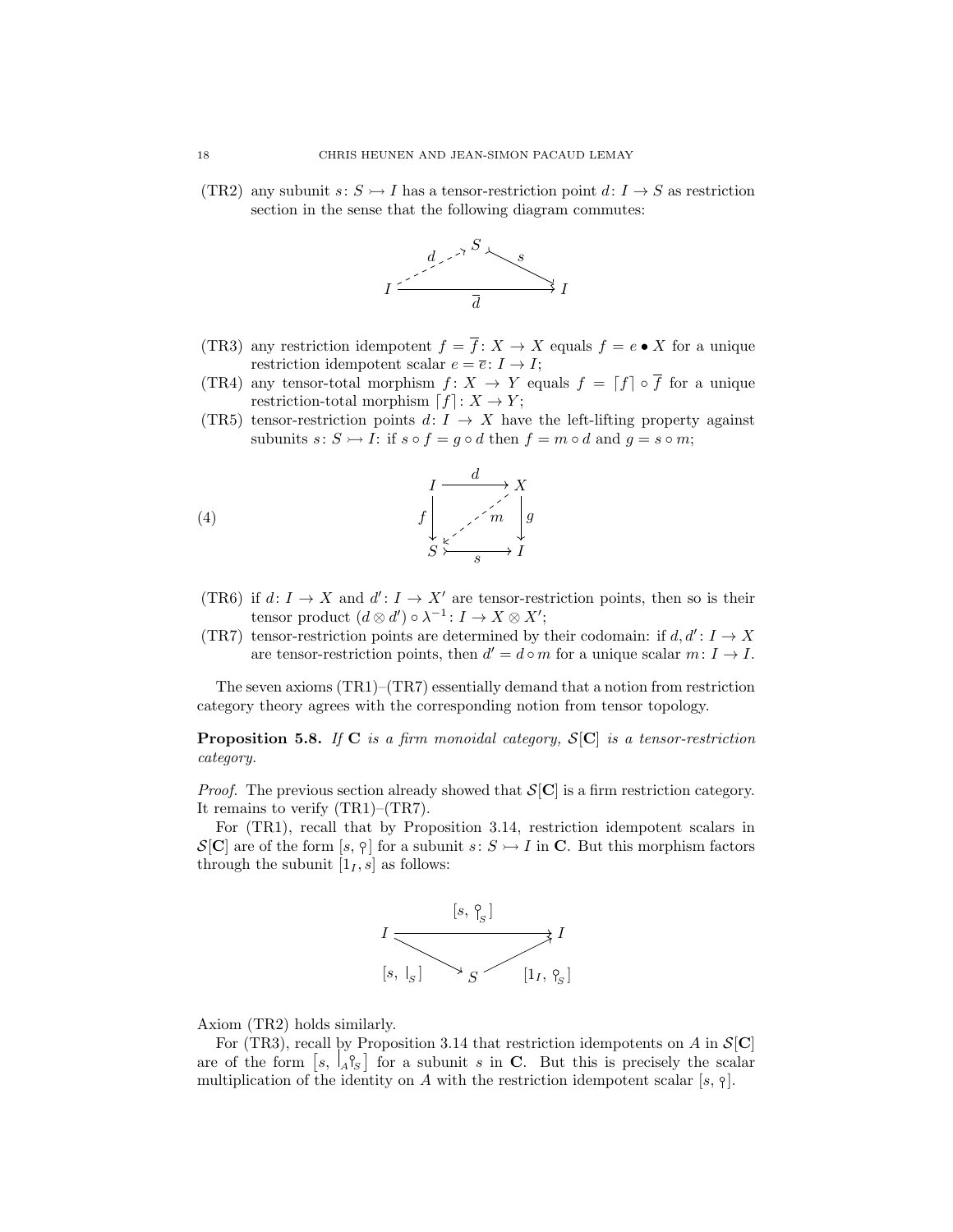We turn to (TR4). If  $\left[s, \frac{1}{\lfloor f \rfloor}\right]$  is tensor-total in  $\mathcal{S}[\mathbf{C}]$ , then  $\left[1_I, \bigcup_{A\ {}^{\circ}S}\right]$  has an inverse  $\left[1_I, \frac{A}{g}\right]$  $\frac{1}{\sqrt{4}}$  by Lemma 5.4 and [7, Proposition 4.2]. Define:

$$
\left\lceil \left[ s, \frac{1^B}{\left\lfloor A \right\rfloor_S} \right] \right\rceil = \left[ 1_I, f \circ g \right] : A \to B
$$

Then  $[s, \frac{B}{[A \text{B}]}] = \left[ [s, \frac{B}{[A \text{B}]}] \right] \circ [s, \frac{B}{[A \text{B}]}],$  and  $\left[ [s, \frac{B}{[A \text{B}]}] \right]$  is the unique such map: if  $[s, \frac{B}{\frac{f}{|A|}S}] = [1_I, h] \circ [s, \frac{B}{\frac{f}{|A|}S}],$  then  $f = h \otimes s$ , and so  $h = f \circ g$ . To see (TR5), notice that (4) in  $S[\mathbf{C}]$  becomes:

$$
\left[r \wedge t, f\right] \downarrow \xrightarrow[S \xrightarrow{\left[r, 1_R\right]} \qquad \qquad \downarrow \qquad \downarrow \qquad \downarrow \qquad \downarrow \qquad \downarrow \qquad \downarrow \qquad \downarrow \qquad \downarrow \qquad \downarrow \qquad \downarrow \qquad \downarrow \qquad \downarrow \qquad \downarrow \qquad \downarrow \qquad \downarrow \qquad \downarrow \qquad \downarrow \qquad \downarrow \qquad \downarrow \qquad \downarrow \qquad \downarrow \qquad \downarrow \qquad \downarrow \qquad \downarrow \qquad \downarrow \qquad \downarrow \qquad \downarrow \qquad \downarrow \qquad \downarrow \qquad \downarrow \qquad \downarrow \qquad \downarrow \qquad \downarrow \qquad \downarrow \qquad \downarrow \qquad \downarrow \qquad \downarrow \qquad \downarrow \qquad \downarrow \qquad \downarrow \qquad \downarrow \qquad \downarrow \qquad \downarrow \qquad \downarrow \qquad \downarrow \qquad \downarrow \qquad \downarrow \qquad \downarrow \qquad \downarrow \qquad \downarrow \qquad \downarrow \qquad \downarrow \qquad \downarrow \qquad \downarrow \qquad \downarrow \qquad \downarrow \qquad \downarrow \qquad \downarrow \qquad \downarrow \qquad \downarrow \qquad \downarrow \qquad \downarrow \qquad \downarrow \qquad \downarrow \qquad \downarrow \qquad \downarrow \qquad \downarrow \qquad \downarrow \qquad \downarrow \qquad \downarrow \qquad \downarrow \qquad \downarrow \qquad \downarrow \qquad \downarrow \qquad \downarrow \qquad \downarrow \qquad \downarrow \qquad \downarrow \qquad \downarrow \qquad \downarrow \qquad \downarrow \qquad \downarrow \qquad \downarrow \qquad \downarrow \qquad \downarrow \qquad \downarrow \qquad \downarrow \qquad \downarrow \qquad \downarrow \qquad \downarrow \qquad \downarrow \qquad \downarrow \qquad \downarrow \qquad \downarrow \qquad \downarrow \qquad \downarrow \qquad \downarrow \qquad \downarrow \qquad \downarrow \qquad \downarrow \qquad \downarrow \qquad \downarrow \qquad \downarrow \qquad \downarrow \qquad \downarrow \qquad \downarrow \qquad \downarrow \qquad \downarrow \qquad \downarrow \qquad \downarrow \qquad \downarrow \qquad \downarrow \qquad \downarrow \qquad \downarrow \qquad \downarrow \qquad \downarrow \qquad \downarrow \qquad \downarrow \qquad \downarrow \qquad \downarrow \qquad \down
$$

There is indeed a unique diagonal fill-in, and it is  $m = f$ .

Finally, (TR6) and (TR7) follow from Corollary 5.6.  $\Box$ 

We will now show that every tensor-restriction category  $X$  is in fact of the form  $\mathcal{S}[\mathbf{C}]$  for some firm monoidal category **C**. To explain this, let us investigate some basic properties of tensor-restriction categories, specifically regarding its restriction idempotents. Since ISub(C) ≅ ISub(S[C]) in  $S[\mathbb{C}]$  and  $\mathcal{O}(A) \cong \text{ISub}(\mathbb{C})$  for every object A, we have  $\mathcal{O}(A) \cong \mathcal{O}(I) \cong \text{ISub}(\mathcal{S}[\mathbf{C}])$ . This holds generally: if **X** is a tensor restriction category then  $\mathcal{O}(X) \cong \mathcal{O}(I) \cong \text{Isub}(\mathbf{X})$ . To set the scene, we first consider scalars.

**Lemma 5.9.** If **X** is a monoidal restriction category, then the semilattice  $\mathcal{O}(I)$  is a retract of the scalar monoid  $\mathbf{X}(I, I)$ .

$$
1\ \bigcap_{\gamma} \ \mathcal{O}(I) \ \overleftarrow{\bigleftarrow{\hspace{0.5cm} \over \overline{(-)}}} \ \mathbf{X}(I,I)
$$

*Proof.* Recall that the scalars  $X(I, I)$  of a monoidal category are always a commutative monoid under composition  $s \circ t$ , which equals scalar multiplication  $s \bullet t =$  $\lambda \circ (s \otimes t) \circ \lambda^{-1}$ ; see [10, Section 2.1]. Now:

$$
\overline{s} \circ \overline{t} = \overline{s} \bullet \overline{t} \qquad \qquad \text{(by [10, Lemma 2.6(b)])}
$$
\n
$$
= \lambda \circ \overline{(s \otimes t)} \circ \lambda^{-1} \qquad \qquad \text{(because } \overline{f} \otimes \overline{g} = \overline{f} \otimes \overline{g})
$$
\n
$$
= \lambda \circ \overline{\lambda} \circ (s \otimes t) \circ \lambda^{-1} \qquad \qquad \text{(A is total)}
$$
\n
$$
= \lambda \circ \lambda^{-1} \circ \overline{\lambda} \circ (s \otimes t) \circ \lambda^{-1} \qquad \qquad \text{(by [6, Lemma 2.1(iii)])}
$$
\n
$$
= \lambda \circ \lambda^{-1} \circ \overline{\lambda} \circ (s \otimes t) \circ \lambda^{-1} \qquad \qquad \text{(R4)}
$$
\n
$$
= \overline{\lambda} \circ (s \otimes t) \circ \lambda^{-1} \qquad \qquad \text{(A is iso)}
$$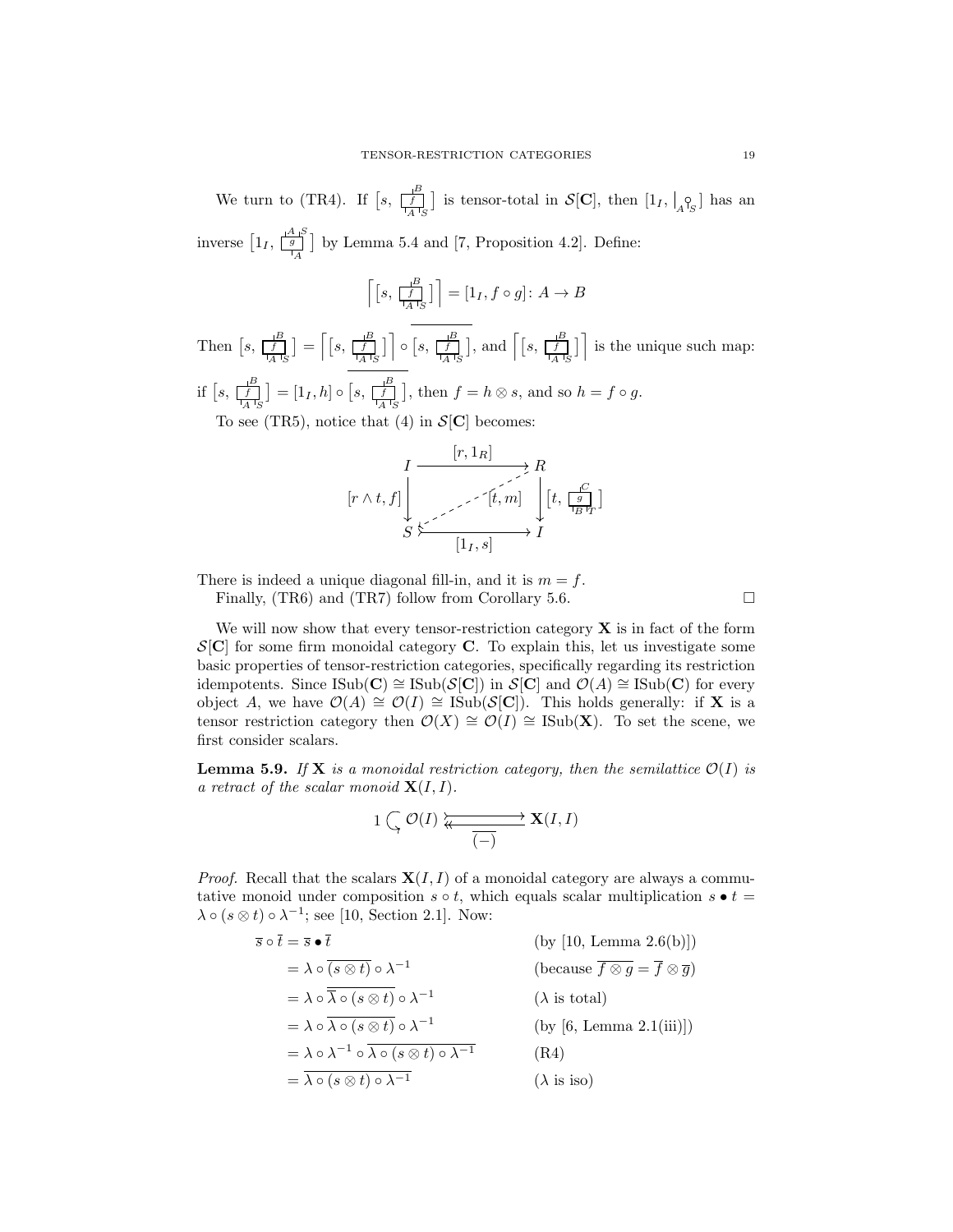$= \overline{s \circ t}$  (by [10, Lemma 2.6(b)])

It follows that restriction is a monoid homomorphism  $X(I, I) \to \mathcal{O}(I)$ . Finally, if  $e \in \mathcal{O}(I)$ , then by definition  $\overline{e} = e$ , making  $\mathcal{O}(I)$  a retract of  $\mathbf{X}(I, I)$ , where we regard a semilattice as a commutative idempotent monoid.

**Lemma 5.10.** If  $X$  is a monoidal restriction category, then there is a semilattice morphism  $(-) \bullet X: \mathcal{O}(I) \to \mathcal{O}(X)$  for any object X.

*Proof.* It is a monoid homomorphism by [10, Lemma 2.6].

Next we use (TR1) to construct a semilattice morphism  $\mathcal{O}(I) \to \text{Isub}(\mathbf{X})$ .

**Lemma 5.11.** If **X** is a firm restriction category satisfying (TR1), (TR5), and (TR6), then there is a semilattice morphism  $\mathcal{O}(I) \to \text{ISub}(\mathbf{X})$ .

*Proof.* If  $\bar{e} = e: I \to I$ , axiom (TR1) provides a least subunit s through which e factors. Say  $e = s \circ d$ ; because s is monic, d is unique. If s and s' are both least subunits through which e factors, then  $s \leq s'$  and  $s' \leq s$  so  $s' = s$ . Thus also s is unique, and we may call these morphisms  $s_e$  and  $d_e$ . Hence  $e \mapsto s_e$  is a well-defined function  $\mathcal{O}(I) \to \text{Isub}(\mathbf{X})$ . This function preserves top elements,  $s_1 = 1$ . Indeed,  $1_I$  is the least subunit through which  $1_I$  factors: if  $1_I = s' \circ d'$ , then  $1_I \leq s'$ .



To show that the function also preserves meets, first notice that  $d_e \otimes d_f : I \otimes I \to$  $S_e \otimes S_f$  is a restriction isomorphism, with restriction inverse  $(e \circ s_e) \otimes (f \circ s_f)$ . Now if  $tom = e \circ s_e$  for a subunit t and some  $m: S_e \to T$ , then  $t \circ mod_e = e \circ s_e \circ d_e = e \circ e = e$ and so  $s_e \leq t$  by (TR1). Therefore  $e \circ s_e$  is tensor-total. Similarly  $f \circ s_f$  is tensortotal. By (TR6) the tensor product  $d_e \otimes d_f$  is a tensor-restriction point.



Now apply (TR5) to find  $s_e \wedge s_f = s_{e \wedge f}$ . So we conclude that we have a semilattice morphism  $\mathcal{O}(I) \to \text{Isub}(\mathbf{X})$ .

Using (TR2) we can construct a semilattice morphism  $\text{Isub}(\mathbf{X}) \to \mathcal{O}(I)$  in the other direction.

**Lemma 5.12.** If **X** is a firm restriction category satisfying  $(TR2)$ ,  $(TR6)$ , and (TR7), then there is a semilattice morphism  $\text{Isub}(\mathbf{X}) \to \mathcal{O}(I)$ .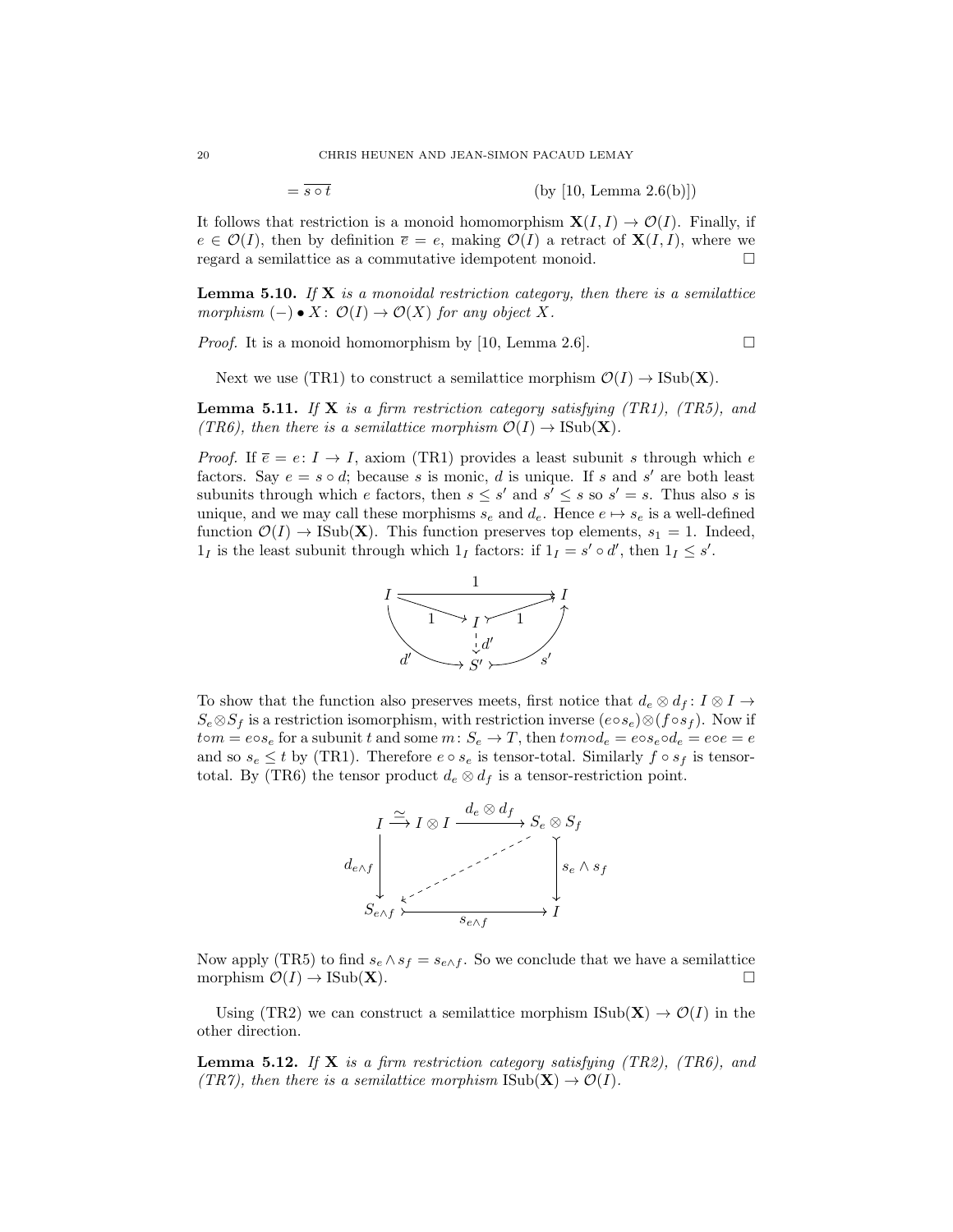*Proof.* If s is a subunit, axiom (TR2) provides a tensor-restriction point  $d: I \to S$ such that  $s \circ d = \overline{d} = \overline{s \circ d}$ . By (TR7) this morphism d is unique up to scalar, and we may call it  $d_s$ . Thus  $s \mapsto e_s = s \circ d_s$  is a well-defined function  $\text{Isub}(\mathbf{X}) \to \mathcal{O}(I)$ . This function preserves top elements,  $e_1 = 1_I$ , as  $1_I$  is a tensor-restriction-point as well as the unique restriction-section of  $1_I$ : if  $1_I \circ d' = \overline{d'}$ , then  $d' = 1_I \circ \overline{d'}$ . This function also preserves meets: if r and s are subunits, then  $d = (d_r \otimes d_s) \circ \lambda^{-1} : I \to R \otimes S$ is a tensor-restriction point by (TR6), and is a restriction-section of  $r \wedge s$  because  $(r \wedge s) \circ d = (r \circ d_r) \circ (s \circ d_s) = \overline{d_r} \bullet \overline{d_s} = \overline{d}$ . We conclude there is a semilattice morphism ISub(X)  $\to \mathcal{O}(I)$ . Hence  $e_r \wedge e_s = e_{r \wedge s}$ .

In fact, in the presence of (TR5), the semilattice morphisms in the previous two lemmas are each other's inverse.

**Proposition 5.13.** If **X** is a firm restriction category satisfying (TR1), (TR2), (TR5), (TR6), and (TR7), then there is a semilattice isomorphism  $\mathcal{O}(I) \simeq \text{Sub}(\mathbf{X})$ .

*Proof.* We will prove that the functions of Lemmas 5.11 and 5.12 are inverses. Let s be a subunit, and  $\overline{e} = e: I \to I$  be a restriction idempotent scalar.

On the one hand, (TR1) and (TR5) guarantee that  $s_{e_s} = s$ .



The dashed morphism  $m$  exists by (TR5) and is unique because  $s$  is monic. But there is also a morphism n in the opposite direction. Because  $m \circ n$  is unique by (TR5) it has to be the identity, and similarly for  $n \circ m$ . Hence m is an isomorphism, and  $s_{e_s} = s$ .

On the other hand,  $d_e$  and  $d_{s_e}$  have the same codomain.



Hence the dashed morphism exists by (TR7), and similarly there is a unique morphism in the opposite direction, showing that  $e_{s_e} = e$ .

It follows from (TR3) that  $\mathcal{O}(I) \simeq$  ISub(X) for any object X in a tensorrestriction category.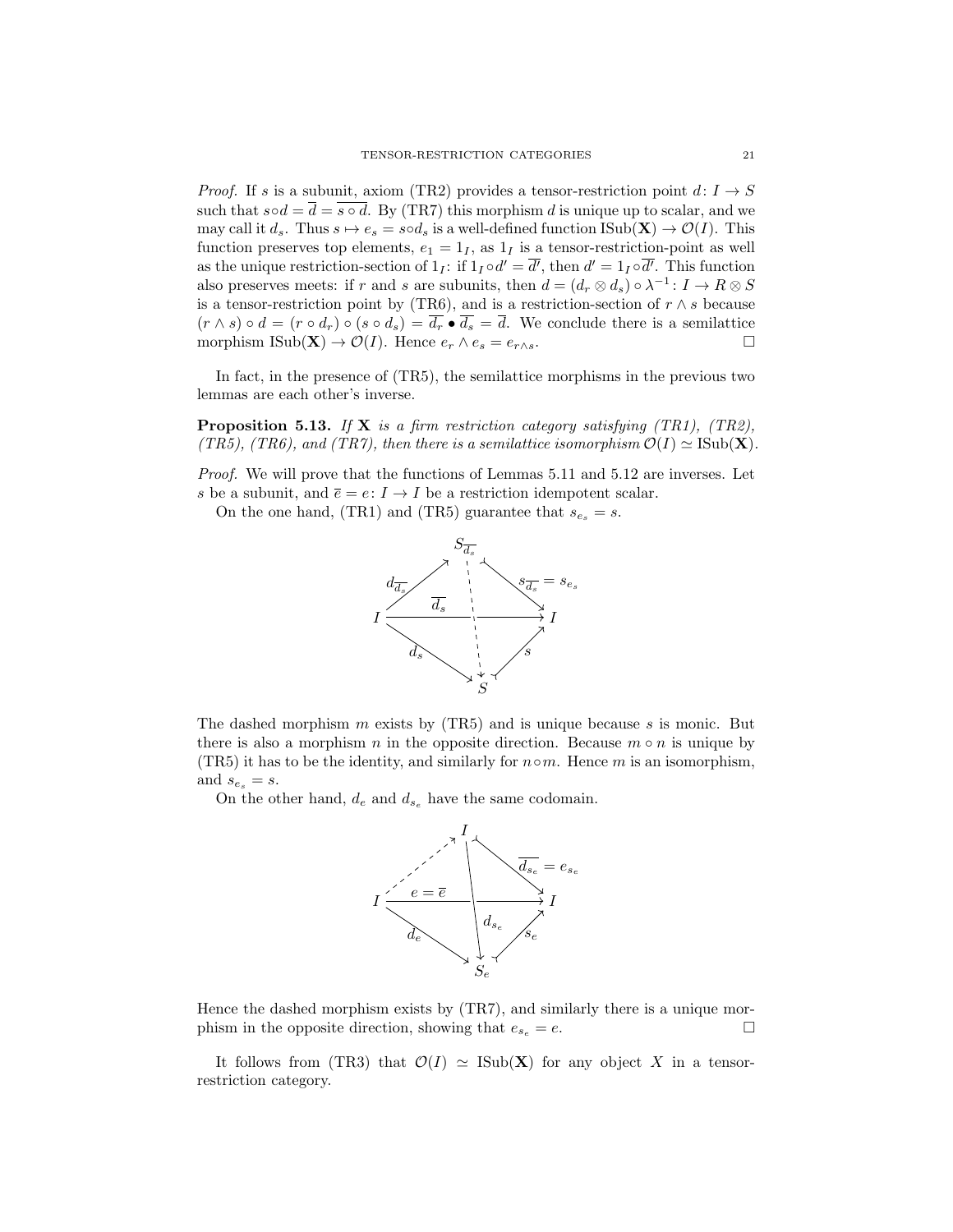From now on, for a restriction idempotent scalar  $e: I \to I$ , write  $s_e$  for the least subunit through which  $e$  factors, and  $d_e$  for the (unique) mediating map.



By (TR3) and Lemma 5.10, the notion of restriction from the restriction category agrees with the notion of restriction from the firm monoidal category. Write  $e_f$  for the restriction idempotent scalar satisfying  $\overline{f} = e_f \bullet \text{dom}(f)$ , and  $s_f$  and  $d_f$  for the corresponding subunit and mediating map as above. Combining (TR1) and (TR3) then factors any morphism as follows:



(TR4) says that the notion of totality from the restriction category agrees with the notion of totality from the firm monoidal category as in Definition 5.3, and that we may replace the bottom map in the previous diagram by a total one.

**Proposition 5.14.** Any morphism  $f: X \rightarrow Y$  in a tensor-restriction category factors via the restriction-total morphism  $T(f) = \rho \circ (Y \otimes s_f) \circ [f \otimes S_f] : X \otimes S_f \to Y$ .

*Proof.* Suppose that  $f \otimes S_f : X \otimes S_f \to Y \otimes S_f$  restricts to a subunit r, say via  $g: X \otimes S_f \to Y \otimes S_f \otimes R$ . Then:

$$
\overline{f} = \overline{\rho \circ (Y \otimes (s_f \wedge r)) \circ g \circ (X \otimes d_f) \circ \rho^{-1}}
$$
\n
$$
= \overline{(Y \otimes (s_f \wedge r)) \circ g \circ (X \otimes d_f) \circ \rho^{-1}} \qquad \text{(by [6, Lem. 2.1.iii,vi])}
$$
\n
$$
= \overline{\overline{(Y \otimes (s_f \wedge r))} \circ g \circ (X \otimes d_f \circ \rho^{-1})} \qquad \text{(by [6, Lem. 2.1.iii])}
$$
\n
$$
= \overline{\overline{(Y \otimes (s_f \wedge r))} \circ g \circ (X \otimes d_f \circ \rho^{-1})}
$$
\n
$$
= \overline{g \circ (X \otimes d_f) \circ \rho^{-1}} \qquad \text{(by [6, Lem. 2.1.vi])}
$$

Therefore:

$$
\overline{g} \circ (X \otimes d_f) \circ \rho^{-1} = (X \otimes d_f) \circ \rho^{-1} \circ \overline{g \circ (X \otimes d_f) \circ \rho^{-1}} \qquad \text{(by R4)}
$$

$$
= (X \otimes d_f) \circ \rho^{-1} \circ \overline{f}
$$

Because  $\overline{g} = e_g \bullet (X \otimes S_f)$ , now  $(X \otimes s_f) \circ \overline{g} \circ (X \otimes d_f) = e_g \bullet (X \otimes s_f) \circ (X \otimes d_f)$ . It follows that:

$$
e_f = e_f \bullet e_g = s_g \circ d_g \circ s_f \circ d_f = (s_f \land s_g) \circ (1 \otimes d_g) \circ \rho^{-1} \circ d_f
$$

But  $s_f$  is the least subunit through which  $e_f$  factors, so  $s_f \leq s_f \wedge s_g$ . Because  $\overline{g} = \overline{(X \otimes S_f \otimes r) \circ g}$  by firmness, similarly  $e_f = e_r \bullet e_g \bullet e_f$ , so  $s_f \leq s_g \wedge r$ . Hence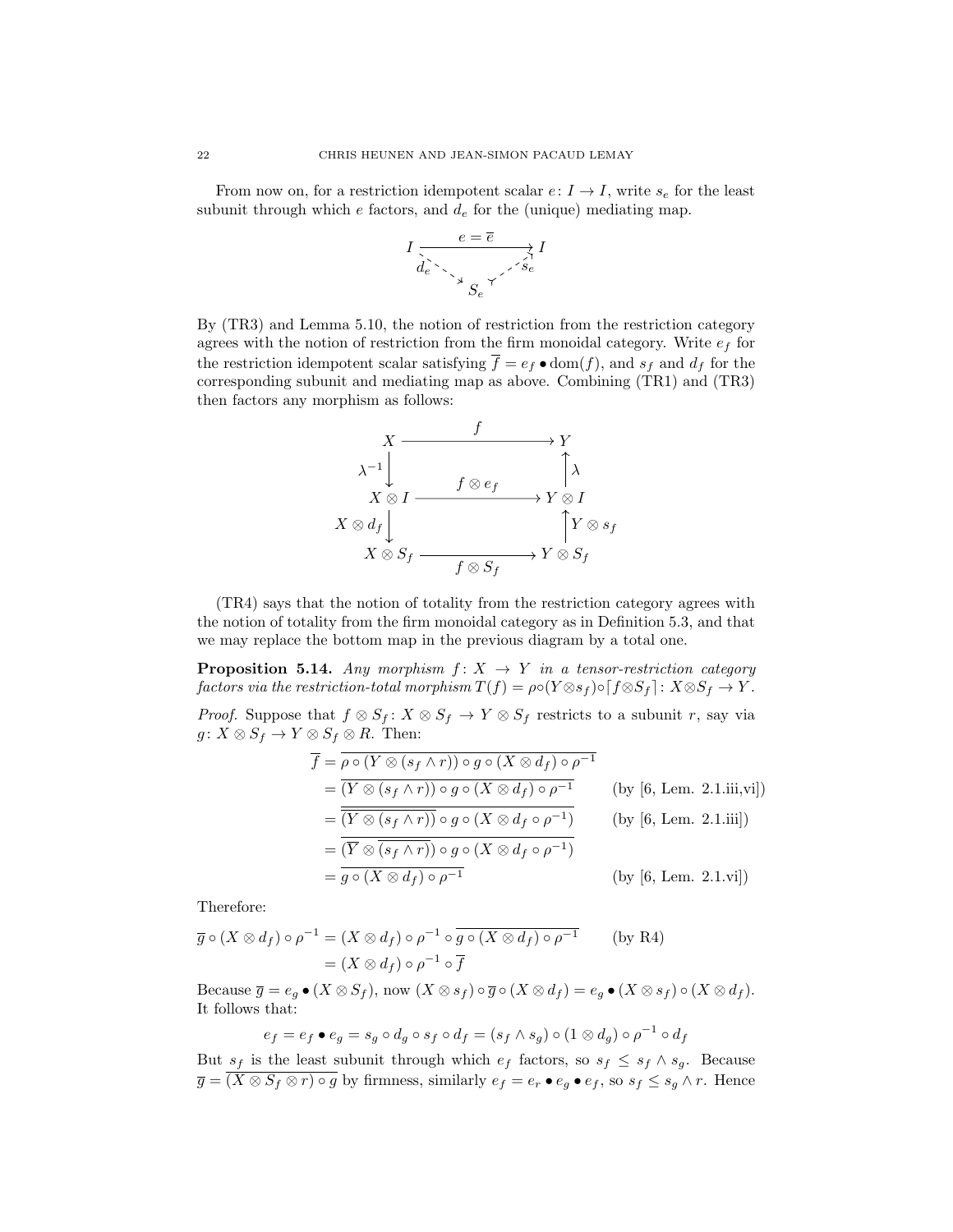$X \otimes S_f \otimes R \simeq X \otimes S_f$ , so that  $X \otimes S_f$  restricts to r [7, Proposition 4.2]. So  $f \otimes S_f$ is tensor-total, and  $f$  factors as:



As the right vertical morphisms are restriction-total, so is their composition.  $\Box$ 

**Lemma 5.15.** If **X** is a tensor-restriction category, then  $\mathcal{T}[\mathbf{X}]$  is a firm monoidal category.

*Proof.* First,  $\mathcal{T}[\mathbf{X}]$  is a well-defined braided monoidal category: if f and g are restriction-total, then  $\overline{f \otimes g} = \overline{f \otimes g}$  makes  $f \otimes g$  restriction-total too, and all (coherence) isomorphisms are restriction-total.

Let  $s: S \to I$  be a subunit in  $\mathcal{T}[\mathbf{X}]$ . Then  $S \otimes s: S \otimes S \to S \otimes I$  is invertible in  $\mathcal{T}[\mathbf{X}]$  and hence in **X**. Suppose that  $f, g \colon A \to S$  in **X** satisfy  $s \circ f = g \circ s$ . Then  $\overline{f} = \overline{s \circ f} = \overline{s \circ g} = \overline{g}$ , and so  $d_f = d_g$ . Observe that s is tensor-total in **X**, because if  $s = t \circ m$  for a subunit t in  $\mathbf{X}$ , then  $S \otimes t: S \otimes T \to S$  is an isomorphism with inverse  $(S \otimes m) \circ (S \otimes s)^{-1}$ . Now  $s = s \circ 1_S = s \circ \overline{s}$ , so  $[s] = s$  in **X**. Therefore  $T(s) = (1 \otimes s) \circ [s \otimes S] = s \wedge s : S \otimes S \rightarrow I$ . It follows from (TR4) that  $T(s) \circ T(f) = T(s \circ f) = T(s \circ g) = T(s) \circ T(g)$  and so  $T(f) = T(g)$ . Thus  $f = T(f) \circ (\overline{f} \otimes d_f) = T(g) \circ (\overline{g} \otimes d_g) = g$ . So s is monic and hence a subunit in **X**, too. Thus  $\mathcal{T}[\mathbf{X}]$  is firm because **X** is firm.

We now state the main result of this section.

**Theorem 5.16.** If  $X$  is a tensor-restriction category, then there is a firm monoidal restriction category isomorphism  $X \simeq S[T[X]]$ .

*Proof.* Define a functor  $F: \mathbf{X} \to \mathcal{S}[\mathcal{T}[\mathbf{X}]]$  by  $F(f) = [s_f, T(f)],$  which is welldefined by Proposition 5.14. Because  $[1_X] = 1_X$  and the least subunit  $s_{1_X}$  which  $1_I$  factors through is  $1_I$ , we have  $T(1_X) = \rho$  and F indeed preserves identities. To see that F preserves composition, let  $f: X \to Y$  and  $g: Y \to Z$  in **X**. Then the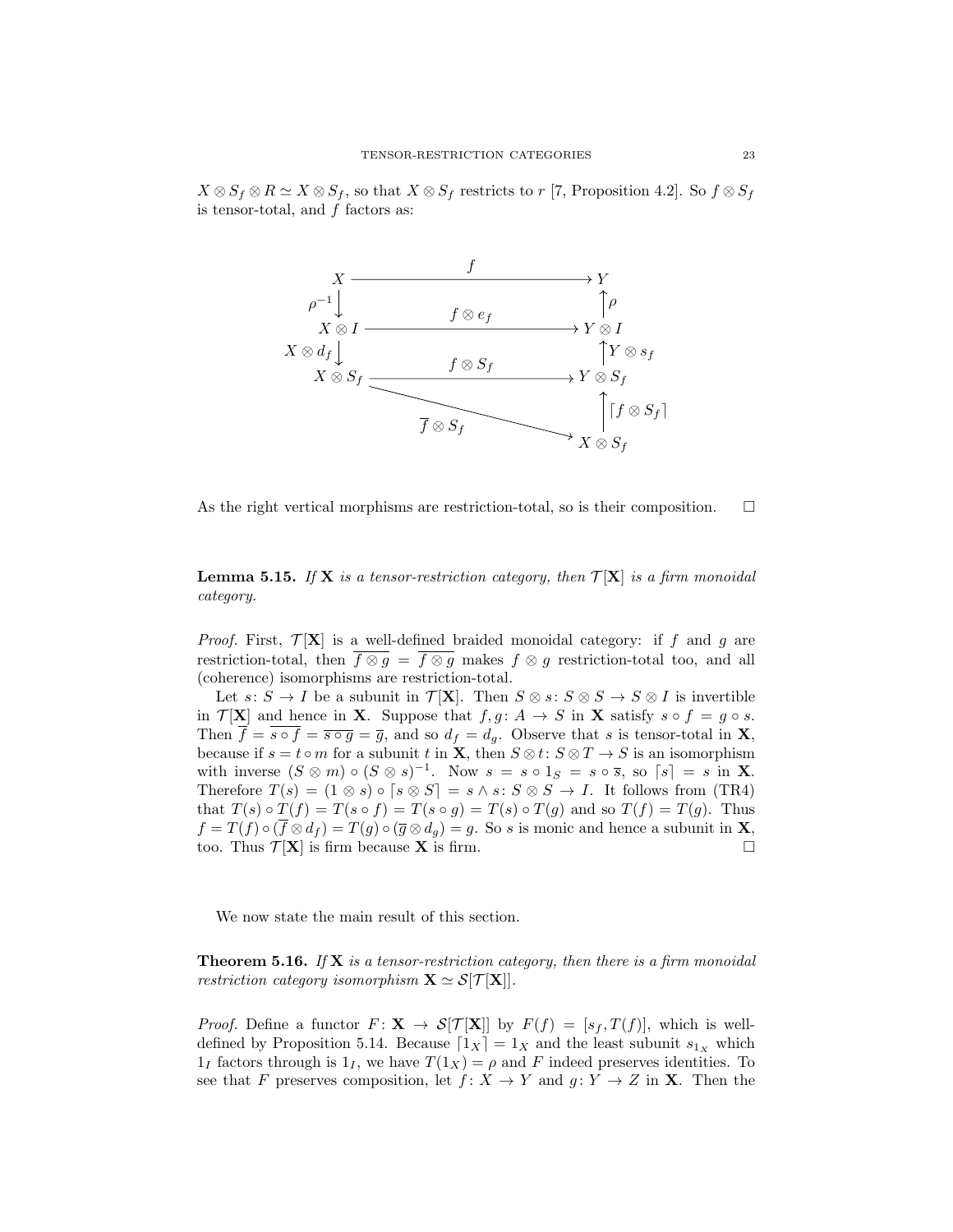following diagram commutes by Lemmas 5.11 and 5.12:



Hence  $s_{g \circ f} = s_g \wedge s_f$ . It follows that  $\overline{gf} = e_{gf} \bullet X = e_g \bullet e_f \bullet X = e_g \bullet \overline{f}$ . Therefore the uniqueness of (TR4) guarantees that the following diagram commutes:



Thus  $F(g \circ f) = [s_{g \circ f}, T(g \circ f)] = [s_g \wedge s_f, T(g) \circ (T(f) \otimes 1)] = F(g) \circ F(f)$ . In the other direction, define  $G: S[\mathcal{T}[\mathbf{X}]] \to \mathbf{X}$  by  $G[s, \frac{B}{\lfloor A \rfloor_S}]=f \circ (1 \otimes d_f)$ .

This is a well-defined functor by Lemmas 5.11 and 5.12. Clearly on objects we have that  $F(G(X)) = X$  and  $G(F(X))$ . For morphisms, on the one hand we have  $G(F(f)) = T(f) \circ (1 \otimes d_f) = f$  by construction. On the other hand, for restrictiontotal  $f: X \otimes S \to Y$  we have  $s_{1 \otimes d_f} = 1$ , and so:

$$
F(G[s, \frac{B}{\frac{f}{\lfloor A \rfloor S}}]) = F(f \circ (1 \otimes d_f))
$$
  
=  $F(f) \circ F(X \otimes d_f)$   
=  $[s_f, T(f)] \circ [1_I, d_f]$   
=  $[s, T(f) \circ (1 \otimes d_f)]$   
=  $[s, T(f) \circ (\overline{f} \otimes d_f)]$   
=  $[s, \frac{B}{\lfloor A \rfloor S}]$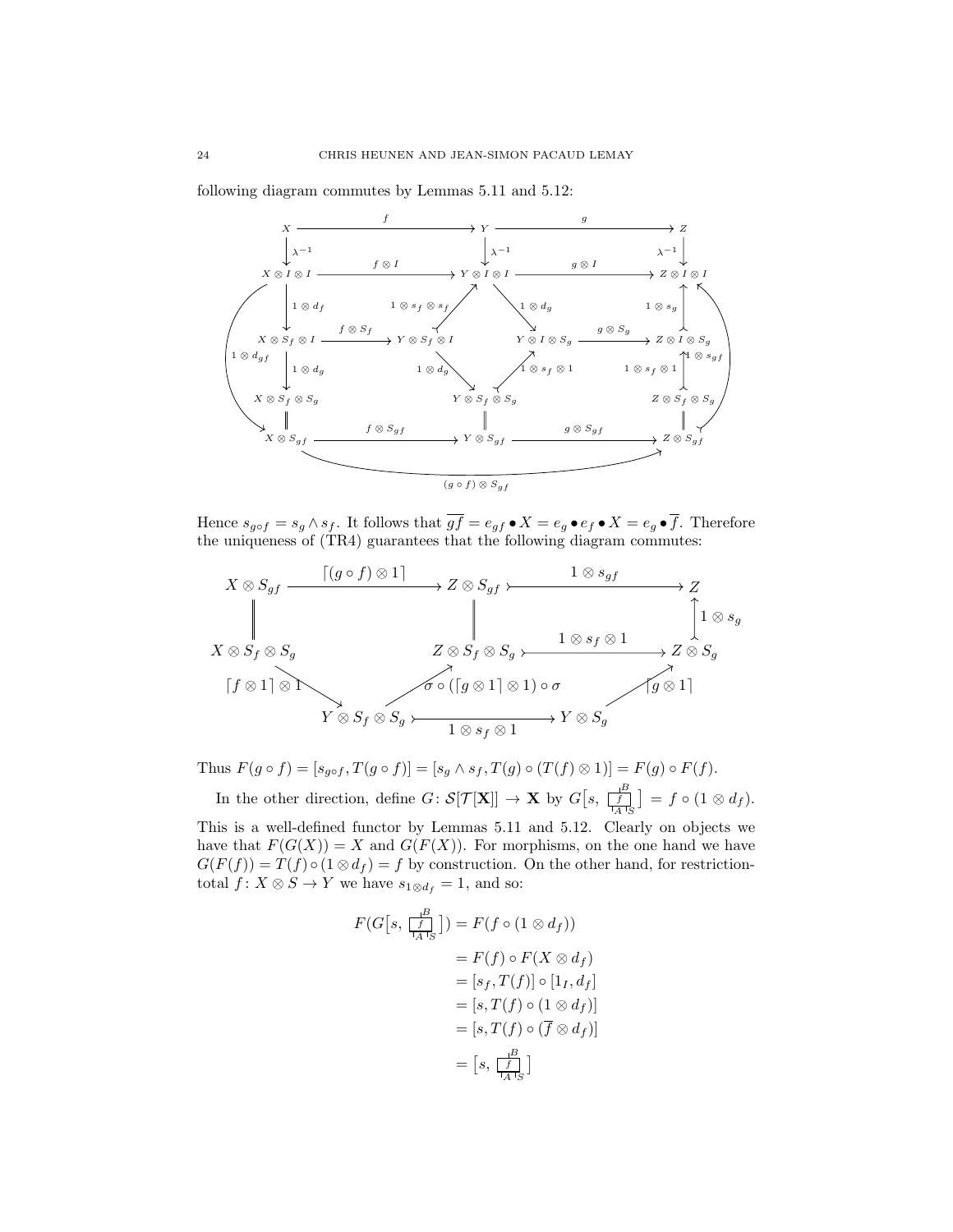Thus F and G are inverses.

It is clear that  $F$  and  $G$  are strict monoidal functors. It follows directly that  $F$ and G preserve subunits, and indeed  $G[1_I, \, \gamma_{\rm s}] = s$ , and  $F(s) = [1_I, \, \gamma_{\rm s}]$ .

Finally,  $T(\overline{f}) = T(e_f \bullet 1) = T(e_f) \bullet 1 = 1 \otimes s_f$ , therefore:

$$
F(\overline{f}) = [s_f, T(\overline{f})] = [s_f, 1 \otimes s_f] = \overline{[s_f, T(f)]} = \overline{F(f)}
$$

so  $F$  preserves restriction. Similarly,

$$
G([s, \frac{B}{\vert A \vert_S}]) = G[s, \vert_A \vert_S] = (1 \otimes s) \circ (1 \otimes d_s) = 1 \otimes e_f
$$

$$
= 1 \otimes \overline{d_f} = \overline{f \circ (1 \otimes d_f)} = G[s, \frac{B}{\vert A \vert_S}]
$$

so G preserves restriction too. So we conclude that it is an isomorphism of tensorrestriction categories.

This main result easily lifts to functors. Recall that a morphism of firm monoidal categories [7, 10.1] is a (strong) monoidal functor that sends subunits to subunits. They form a category FirmCat.

**Definition 5.17.** A morphism of tensor-restriction categories is a functor  $F: \mathbf{X} \rightarrow$ **Y** that is (strong) monoidal, sends subunits to subunits, and satisfies  $F(\overline{f}) = \overline{F(f)}$ (i.e. F is a restriction functor [6, Section 2.2.1]). Tensor-restriction categories and their morphisms form a category TensRestCat.

**Theorem 5.18.** There is an equivalence of categories  $\text{FirmCat} \simeq \text{TensRestCat}$ .

*Proof.* All that remains to be verified is that S and T are functors. But this is easy: define  $S[F]$  by  $A \mapsto F(A)$  on objects and by  $[s, f] \mapsto [F(s), F(f)]$  on morphisms, and define  $\mathcal{T}[G]$  by  $A \mapsto G(X)$  on objects and as  $G(f) = f$  on morphisms.

This lets us characterise the fixed points of the S-construction. Recall that a firm category is simple when it has no nontrivial subunits [7, Definition 5.3].

Corollary 5.19. A firm monoidal category C has  $S[C] \simeq C$  if and only if it is simple.

*Proof.* If  $\text{Isub}(\mathbf{C}) = \{1\}$ , every map in  $\mathcal{S}[\mathbf{C}]$  is total, and so  $\mathcal{S}[\mathbf{C}] = \mathcal{T}[\mathcal{S}[\mathbf{C}]] \simeq \mathbf{C}$ . Conversely, if  $S[\mathbf{C}] \simeq \mathbf{C} \simeq \mathcal{T}[S[\mathbf{C}]]$ , then every map in  $S[\mathbf{C}]$  is total, and so  $\text{ISub}(\mathbf{C}) = \{1\}.$ 

A particular example of a simple firm monoidal category C is when C is a groupoid. Thus as a consequence of Corollary 3.21, if  $C$  is a groupoid, or equivalently if  $S[\mathbf{C}]$  is an inverse category, then  $S[\mathbf{C}] \simeq \mathbf{C}$ .

We conclude this section with examples pointing out that not every firm monoidal category is a tensor-restriction category.

Example 5.20. Every category C is trivially a restriction category by setting  $f = 1$ , so every map is total and  $\mathcal{T}[\mathbf{C}] = \mathbf{C}$ . Thus every firm monoidal category is trivially a firm monoidal restriction category. Suppose a tensor-restriction category X had a trivial restriction, so  $\mathcal{T}[\mathbf{X}] = \mathbf{X}$ . Theorem 5.16 then shows that  $\mathbf{X} \cong \mathbf{Z}$  $\mathcal{S}[\mathcal{T}[\mathbf{X}]] = \mathcal{S}[\mathbf{X}]$ . But Corollary 5.19 then implies that **X** is simple. Thus every firm monoidal category that is not simple (i.e. has a nontrivial subunit), regarded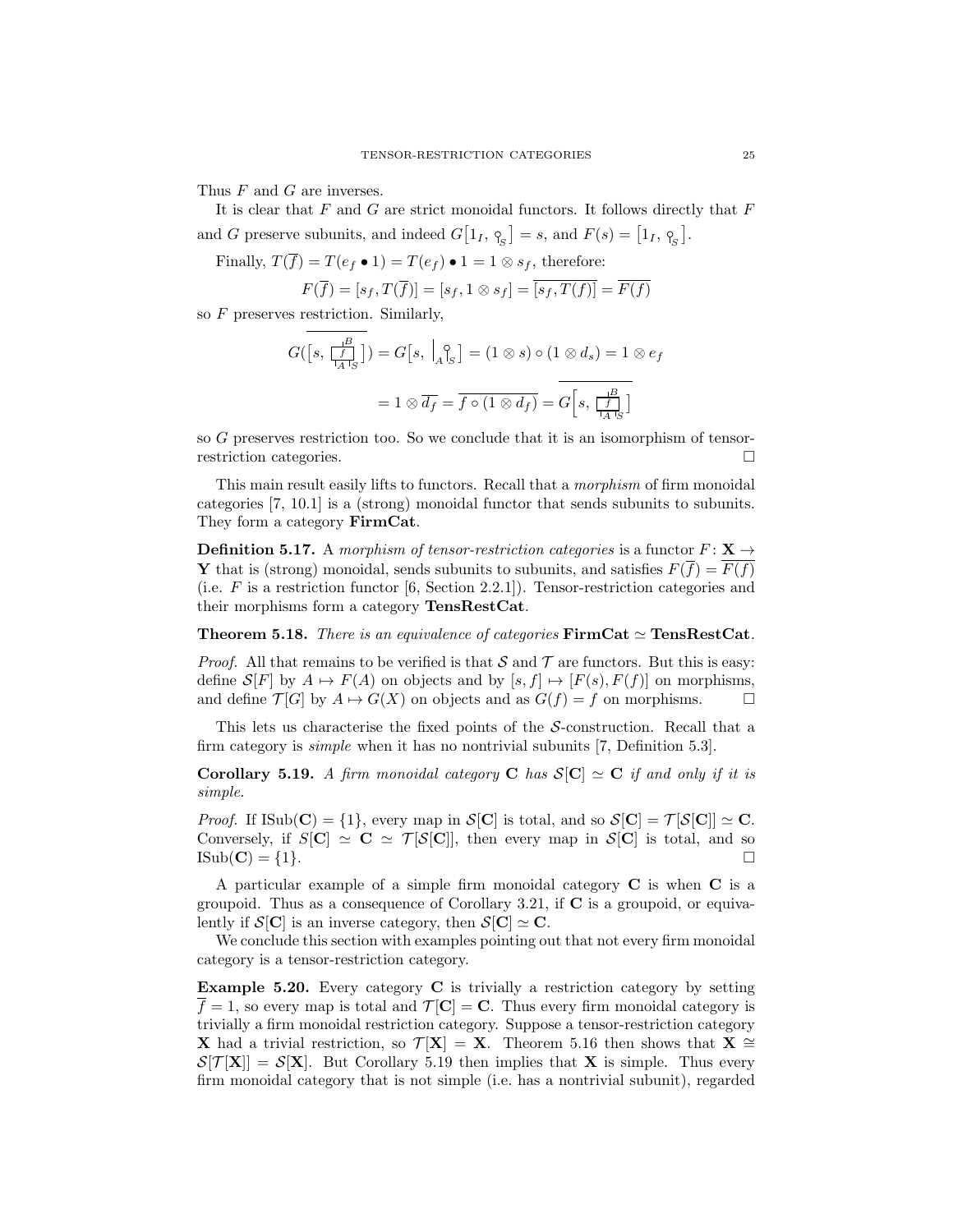as a firm monoidal restriction category with the trivial restriction, is not a tensorrestriction category.

Example 5.21. There are also many examples of firm monoidal restriction categories with nontrivial restrictions that are not tensor-restriction categories. Consider **Par** and recall that  $\mathcal{T}$  [Par] = Set. If it was a tensor-restriction category, Theorem 5.16 would give  $\text{Par} \simeq \mathcal{S}[\mathcal{T}[\textbf{Set}]]$ , but this is not the case. Indeed, it is clear that  $\text{Par}(X, Y) \not\simeq \text{Set}(X, Y) + 1 \sim \mathcal{S}[\text{Set}](X, Y)$  as in Example 3.9). Therefore  $\text{Par} \not\cong \mathcal{S}[\mathcal{T}[\textbf{Set}]]$ . Thus  $\textbf{Par}$  is not a tensor-restriction category.

## 6. Alternative axiomatisations

The axiomatisation of tensor-restriction categories of Definition 5.7 has several features. First, of course, it works, in the sense that Theorem 5.16 holds. Second, it is elementary, in the sense that it is phrased entirely in terms of basic notions from restriction category theory and tensor topology. Third, it is intuitive in that it conveys the structure of the S-construction. Nevertheless, there is room for alternative axiomatisations, which we discuss in this section. In this sense, this section is not necessarily essential to this article, but it does open the door to future investigation. We discuss two aspects:

- It is not clear that axioms  $(TR1)$ – $(TR7)$  are independent. In fact, there does appear to be some redundancy, which we will point out. We will argue that the "property-based" axiomatisation of Definition 5.7 may be replaced by a "structure-based" one where the tensor-restriction points  $d$  are given.
- The "uniformity" axiom (TR3) means that  $S[\mathbf{C}]$  is not just a restriction category, but its opposite is too. This may make for a more efficient axiomatisation. We will make a start towards such an alternative axiomatisation by defining *bi-restriction categories* and observing that  $S[\mathbf{C}]$  is one.

Starting with the first goal, of taking the maps  $d$  as structure rather than emergent properties, we first make precise the type of these maps.

Definition 6.1. In a firm restriction category X, a restriction-subunit point of subunit a  $s: S \rightarrow I$  is a morphism  $d: I \rightarrow S$  satisfying  $\overline{d} = s \circ d$ .

The next three lemmas show that these restriction-subunit points have some of the properties of axioms (TR1)–(TR7) automatically.

**Lemma 6.2.** In a firm restriction category, if  $d: I \rightarrow S$  and  $d': I \rightarrow T$  are restriction-subunit points, then  $d \wedge d'$ : :  $I \rightarrow S \otimes T$ , defined as the composite  $d \wedge d' = (d \otimes d') \circ \lambda^{-1}$  is a restriction-subunit point of  $S \otimes T$ .

Proof. The computation

$$
\overline{d \wedge d'} = \overline{(d \otimes d') \circ \lambda^{-1}}
$$
  
=  $\lambda \circ (\overline{d} \otimes \overline{d'}) \circ \lambda^{-1}$   
=  $\lambda \circ (s \otimes t) \circ (d \otimes d') \circ \lambda^{-1}$   
=  $(s \wedge t) \circ (d \wedge d')$ 

shows that  $(d \wedge d')$  is a restriction-subunit point of  $S \otimes T$ .

**Lemma 6.3.** In a firm restriction category, any restriction-subunit point  $d: I \rightarrow S$ is a restriction isomorphism with restriction inverse  $d^{\circ} = \overline{d} \circ s$ .

$$
\Box
$$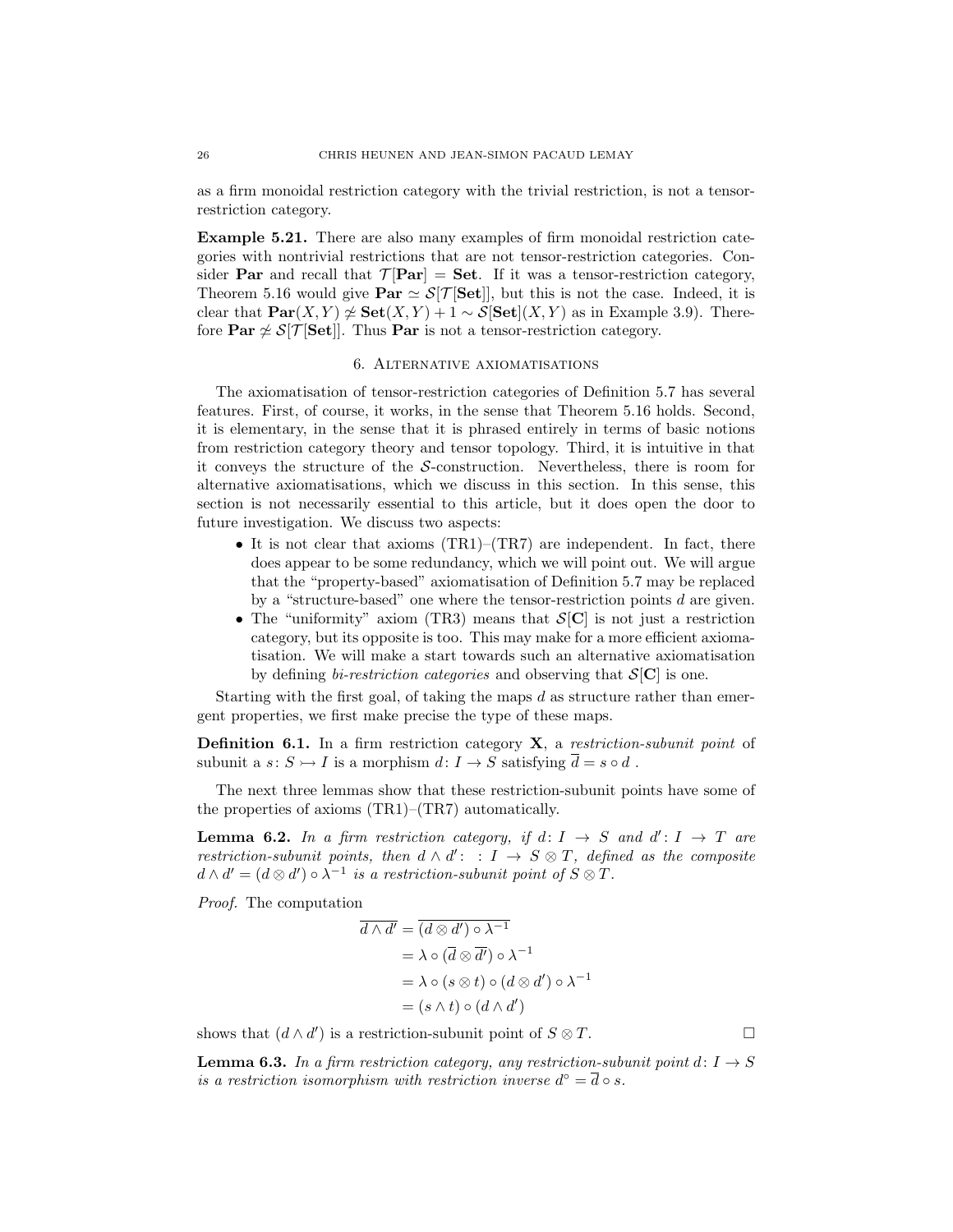*Proof.* First note that in a monoidal restriction category,  $\overline{a \bullet f} = \overline{a} \bullet \overline{f}$  for any scalar  $a: I \to I$  and any map  $f: X \to Y$ . Since s is total,  $\overline{d^{\circ}} = \overline{d} \bullet s = \overline{d} \bullet \overline{s} = \overline{d} \bullet I = \overline{d}$ and therefore

$$
d \circ d^{\circ} = d \circ \overline{d} \circ s = d \circ s = \overline{d} = \overline{d^{\circ}}.
$$

Similarly  $d^{\circ} \circ d = \overline{d} \circ s \circ d = \overline{d} \circ \overline{d} = \overline{d}$ , so d is a restriction isomorphism.

**Lemma 6.4.** Let  $d: I \rightarrow S$  be a restriction-subunit point in a firm restriction category. Suppose that it satisfies the left-lifting property against subunits: if t  $\circ$  f =  $g \circ d_s$  for any subunit T and maps  $f : I \to T$  and  $g : S \to I$ , then  $f = m \circ d$  and  $g = t \circ m$  for some m:



Then  $d^{\circ}$ :  $S \to I$  is tensor-total, and  $d: I \to S$  is a tensor-restriction point.

*Proof.* Suppose  $d^{\circ}$  factors through a subunit T as follows:



We need to show that  $S \otimes T \simeq S$ . To do so, we will show that  $s \leq t$ . Observe:

$$
s \circ d = \overline{d} = d^{\circ} \circ d = t \circ f \circ d
$$

The left lifting property gives  $m: S \to T$  with:



In particular,  $t \circ m = s$ , and therefore  $s \leq t$ . We conclude that  $S \otimes T \simeq S$ , and so  $d^{\circ}$  is tensor-total. Since  $d^{\circ}$  is also a restriction isomorphism, it follows by definition that  $d$  is a tensor-restriction point.  $\Box$ 

The previous three lemmas seem to exhibit some redundancy in the properties that  $(TR1)$ – $(TR7)$  ask of the maps d. However, to progress in obtaining an equivalent axiomatisation, we need to demand a universal property of the restrictionsubunit points  $d$ . Say that a subunit  $S$  has a *maximal* restriction-subunit point if there is a restriction subunit point  $d_s: I \to S$  that is initial amongst restrictionsubunit points of S. More precisely, every restriction-subunit point  $d: I \rightarrow S$ satisfies  $d \leq d_s$  in the restriction category sense, that is  $d = d_s \circ \overline{d}$ .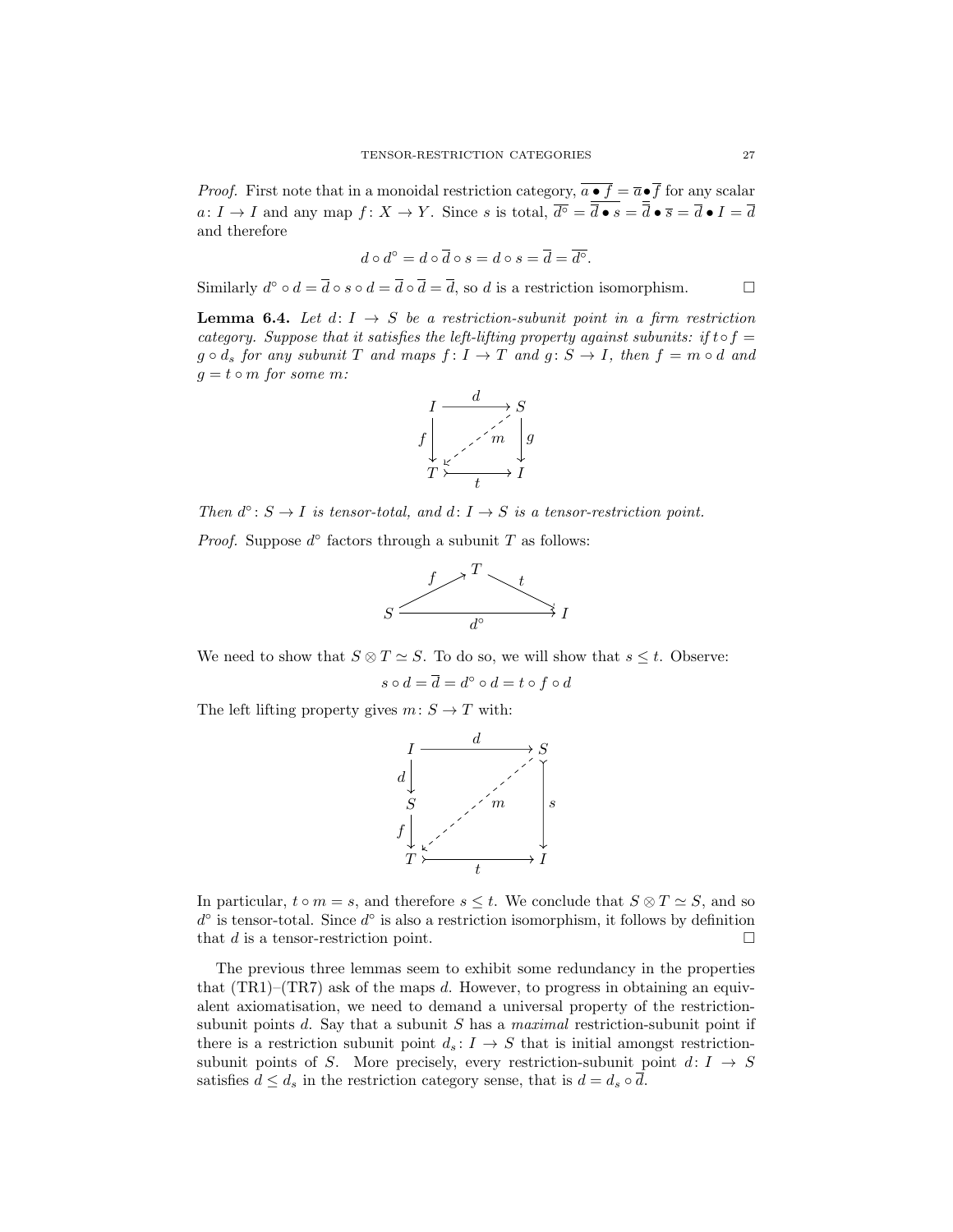**Lemma 6.5.** In a firm restriction category, if subunits  $S$  and  $T$  have maximal restriction-subunit point  $d_s: I \to S$  and  $d_t: I \to T$ , then  $d_s \wedge d_t = (d_s \otimes d_t) \circ$  $\lambda^{-1}: I \to S \otimes T$  is a maximal restriction-subunit point of  $S \otimes T$ .

*Proof.* Suppose  $d: I \to S \otimes T$  is a restriction subunit point of  $S \otimes T$ , that is,  $\overline{d} = (s \wedge t) \circ d$ . We need to show that  $d \leq d_s \wedge d_t$ . First observe

$$
\overline{\lambda \circ (s \otimes T) \circ d} = \overline{d} = (s \wedge t) \circ d = \lambda \circ (s \otimes t) \circ d = t \circ \lambda \circ (s \otimes T) \circ d,
$$

where the first equality holds by totality of  $\lambda \circ (s \otimes T)$ . Therefore,  $\lambda \circ (s \otimes T) \circ d$ is a restriction-subunit point of T and so  $\lambda \circ (s \otimes T) \circ d \leq d_t$ :

$$
\lambda \circ (s \otimes T) \circ d = d_t \circ \overline{d}
$$

Similarly  $\rho \circ (S \otimes t) \circ d$  is a restriction-subunit point of S and so  $\rho \circ (S \otimes t) \circ d \leq d_s$ :

$$
\rho \circ (S \otimes t) \circ d = d_s \circ \overline{d}
$$

Now we can show that  $(d_s \wedge d_t) \circ \overline{d} = d$ :

$$
(d_s \wedge d_t) \circ \overline{d} = (d_s \wedge d_t) \circ \overline{d} \circ \overline{d}
$$
  
=  $(d_s \otimes d_t) \circ \lambda^{-1} \circ \overline{d} \circ \overline{d}$   
=  $(d_s \otimes d_t) \circ (\overline{d} \otimes \overline{d}) \circ \lambda^{-1}$   
=  $((\lambda \circ (s \otimes T) \circ d) \otimes (\rho \circ (S \otimes t) \circ d)) \circ \lambda^{-1}$   
=  $((\lambda \circ (s \otimes t) \circ d) \otimes d) \circ \lambda^{-1}$   
=  $((s \wedge t) \circ d) \otimes d) \circ \lambda^{-1}$   
=  $(\overline{d} \otimes d) \circ \lambda^{-1}$   
=  $d \circ \overline{d}$   
=  $d$ 

Therefore  $d \leq d_s \wedge d_t$ .

As an intermezzo, we now discuss how to use the tensor-restriction points  $\delta^S$  in a graphical normal form of maps in tensor-restriction categories. This strongly resembles a monoidal version of [13] and is a first step towards a general calculus handling restriction graphically. The factorisation system of Proposition 5.14 lets us decompose any morphism  $f$  in a tensor-restriction category as follows:

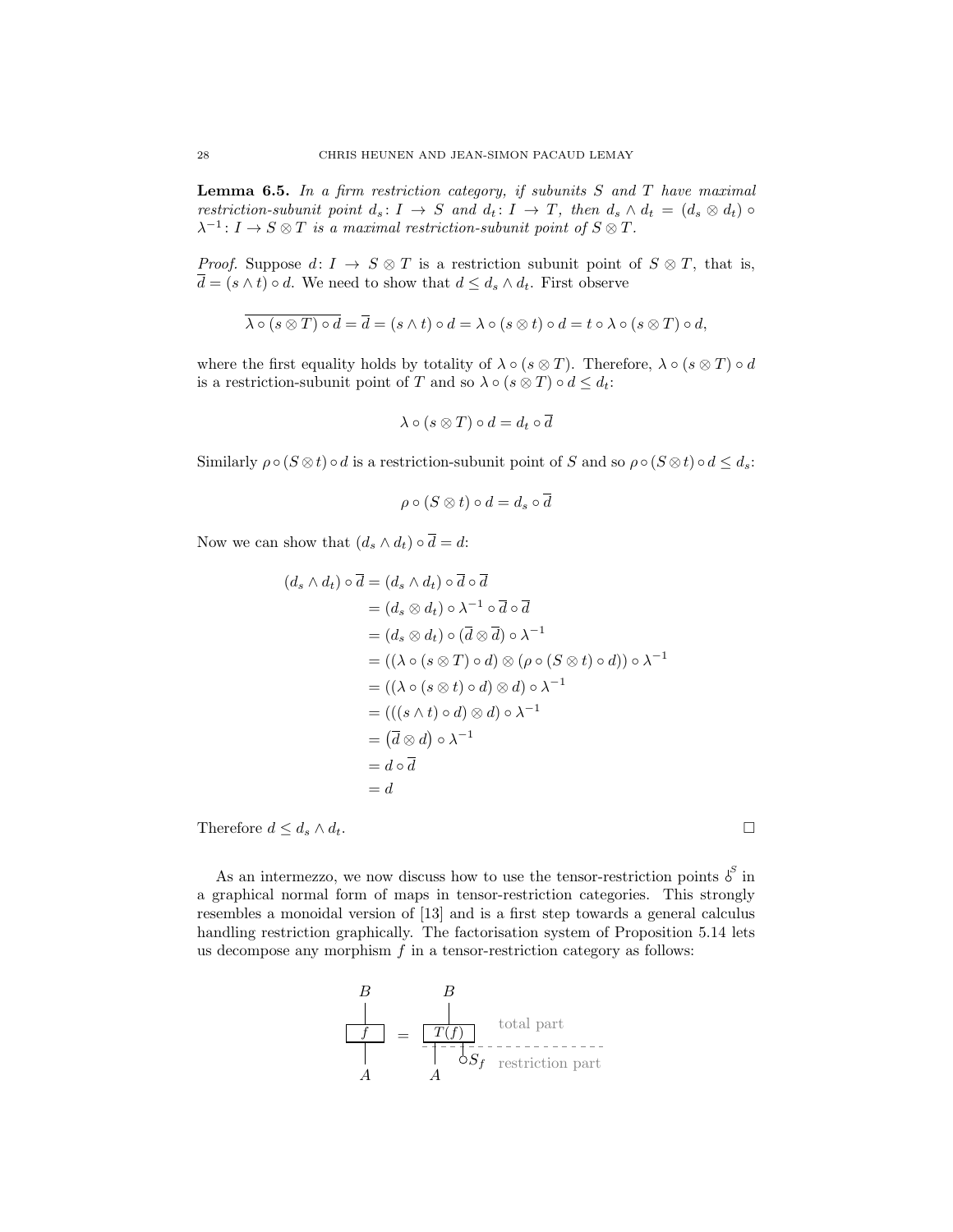In  $\mathcal{S}[\mathbf{C}]$ , this says  $[s, \frac{1}{[f]}] = [1, \frac{1}{[f]}] \circ ([1, \frac{1}{[A]}] \otimes [s, \frac{1}{[S]}])$ . Restriction and composition become:



Finally, we change to the second goal of this section, by observing that the  $S[-]$ -construction also induces a corestriction category [4, 6].

**Definition 6.6.** [6, Example 2.1.3.12] A *corestriction category* is a category **X** equipped with a choice of endomorphism  $\hat{f}: B \to B$  for each morphism  $f: A \to B$ satisfying:

(CR1)  $\hat{f} \circ f = f$ 

(CR2) 
$$
\hat{f} \circ \hat{g} = \hat{g} \circ \hat{f}
$$
 if  $\text{cod}(f) = \text{cod}(g)$ 

(CR3) 
$$
\widehat{\hat{a} \circ f} = \widehat{a} \circ \widehat{f} \qquad \text{if } \operatorname{cod}(f) = \operatorname{cod}(a)
$$

(CR3)  $g \circ f = g \circ f$  if  $\text{cod}(f) = \text{cod}(g)$ <br>(CR4)  $g \circ \widehat{f} = \widehat{g \circ f} \circ g$  if  $\text{dom}(g) = \text{cod}(f)$ if dom $(g) = \text{cod}(f)$ 

We call  $\widehat{f}$  the *corestriction* of f.

Example 6.7. Let stabLat be the category whose objects are semilattices and whose morphisms are stable homomorphisms, that is, morphisms between semilattices that preserve binary meets but not necessarily the top element. This is a corestriction category, where for a stable homomorphism  $f: L \to L'$ , the corestriction is the stable homomorphism  $\hat{f}: L' \to L'$  given by  $\hat{f}(x) = x \wedge f(1)$ .

The corestriction structure of  $\mathcal{S}[\mathbf{C}]$  is defined similarly to its restriction structure.

**Proposition 6.8.** If C is a firm monoidal category,  $S[C]$  is a corestriction category with:

$$
\widehat{\left[s,\,\fbox{$\frac{B}{I_A}\,]\right\}} = \left[s,\,\,\Big| \begin{smallmatrix} \circ \\[1mm] B\end{smallmatrix}\right]
$$

*Proof.* Completely analogous to Proposition 3.4. □

It turns out that the corestriction structure of the previous proposition also makes  $\mathcal{S}[\mathbf{C}]$  into a range category.

**Definition 6.9.** [6, Definition 2.12]. A range category is a restriction category **X** which is additionally equipped with a choice of endomorphism  $\hat{f}: B \to B$  for each morphism  $f: A \rightarrow B$  satisfying:

- (RR1)  $f = f$
- (RR2)  $f \circ f = f$
- (RR3)  $\widehat{\overline{q} \circ f} = \overline{q} \circ \widehat{f}$  if  $\operatorname{cod}(f) = \operatorname{dom}(q)$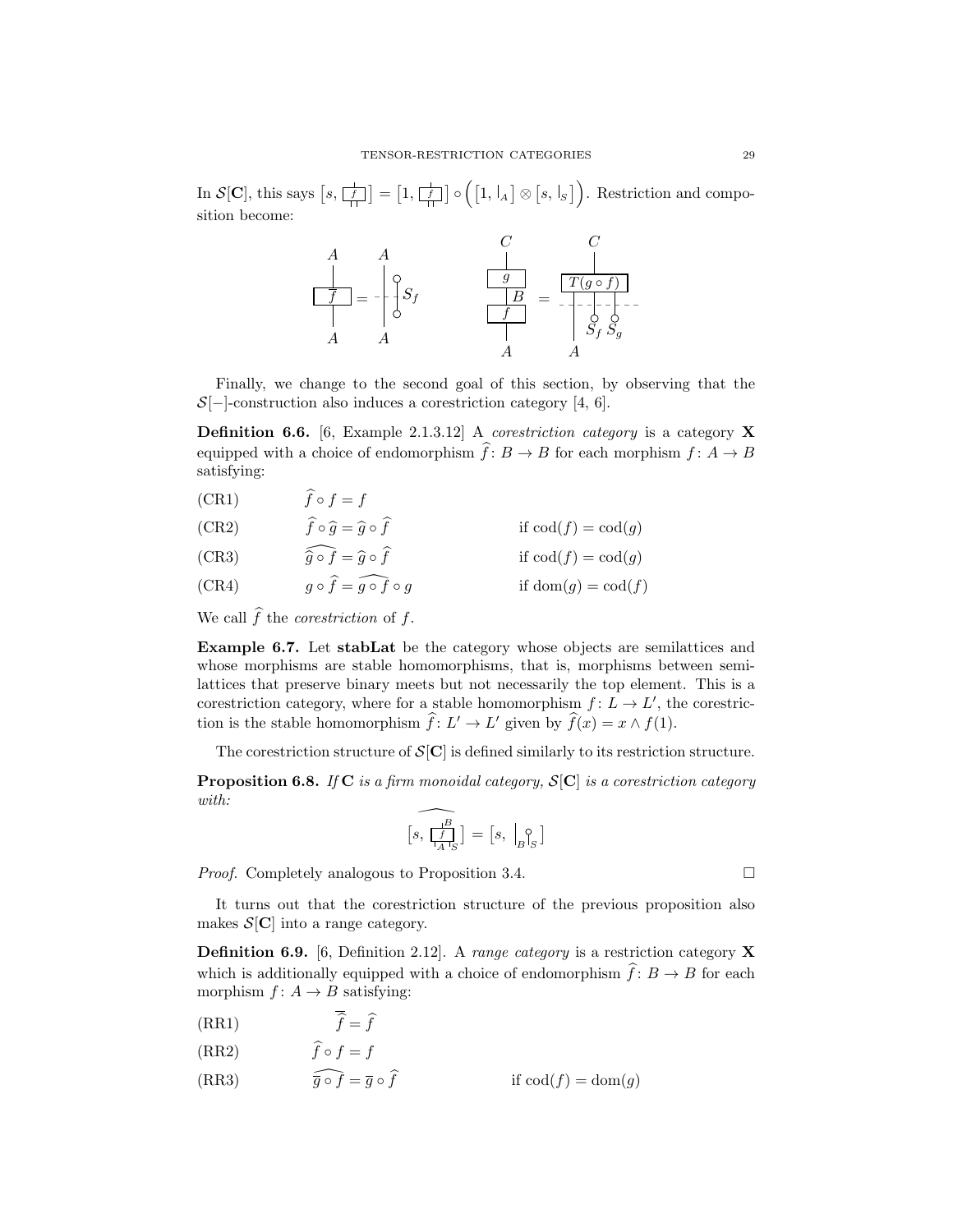(RR4) 
$$
\widehat{g \circ f} = \widehat{g \circ f} \qquad \text{if } \operatorname{cod}(f) = \operatorname{dom}(g)
$$

We call  $\widehat{f}$  the range of f.

Note that not every range category is automatically a corestriction category. Indeed, being a corestriction category does not require restriction structure, whereas being a range category does. Here is the paradigmatic example.

Example 6.10. Par is a range category where the range of a for a partial function  $f: X \to Y$  is defined as follows:

$$
\widehat{f}(y) = \begin{cases} y & \text{if } f(x) = y \text{ for some } x \in X \\ \text{undefined} & \text{otherwise} \end{cases}
$$

However, this does not make Par a corestriction category since (CR4) fails.

If a category is both a restriction category and a corestriction category, and if the restriction and corestriction operators are compatible, then in fact the corestriction operator is also a range category. We introduce a new notion of birestriction category (which is a stronger version of a bisupport category [6]).

Definition 6.11. A *birestriction category* is a category equipped with both a restriction operator  $\overline{\phantom{a}}$  and a corestriction operator  $\hat{\phantom{a}}$  satisfying:

$$
\overline{f} = \overline{f}
$$

$$
\widehat{\overline{f}} = \widehat{f}
$$

**Example 6.12.** If **X** is both a restriction category and a dagger category [9], and restriction idempotents are self-adjoint, that is,  $\overline{f}^{\dagger} = \overline{f}$ , then **X** is automatically a birestriction category with  $f = f^{\dagger}$ .

**Lemma 6.13.** In a birestriction category, the corestriction operator is a range operator for the restriction operator.

*Proof.* Let  $\overline{\phantom{a}}$  be the restriction operator and  $\hat{\phantom{a}}$  be the corestriction operator. We need to show that  $\hat{\ }$  satisfies (RR1)–(RR4). The first two are immediate since (RR1) is simply (BR2) and (RR2) is (CR1). For (RR3), we use (CR3) and (BR1):

$$
\widehat{\overline{g} \circ f} = \widehat{\overline{\widehat{g}} \circ f} = \widehat{\overline{g}} \circ \widehat{f} = \overline{g} \circ \widehat{f}
$$

Finally, (RR4) is the dual of [6, Lemma 2.1.(iii)]. So  $\hat{ }$  is a range operator.  $\Box$ 

The point of introducing birestriction categories is that the  $S$ -construction induces one, which may lead to an alternative axiomatisation.

**Proposition 6.14.** If C is a firm monoidal category, then  $S[C]$  is a birestriction category.

*Proof.* It is straightforward to see that both (BR1) and (BR2) hold in  $S[\mathbf{C}]$ .  $\square$